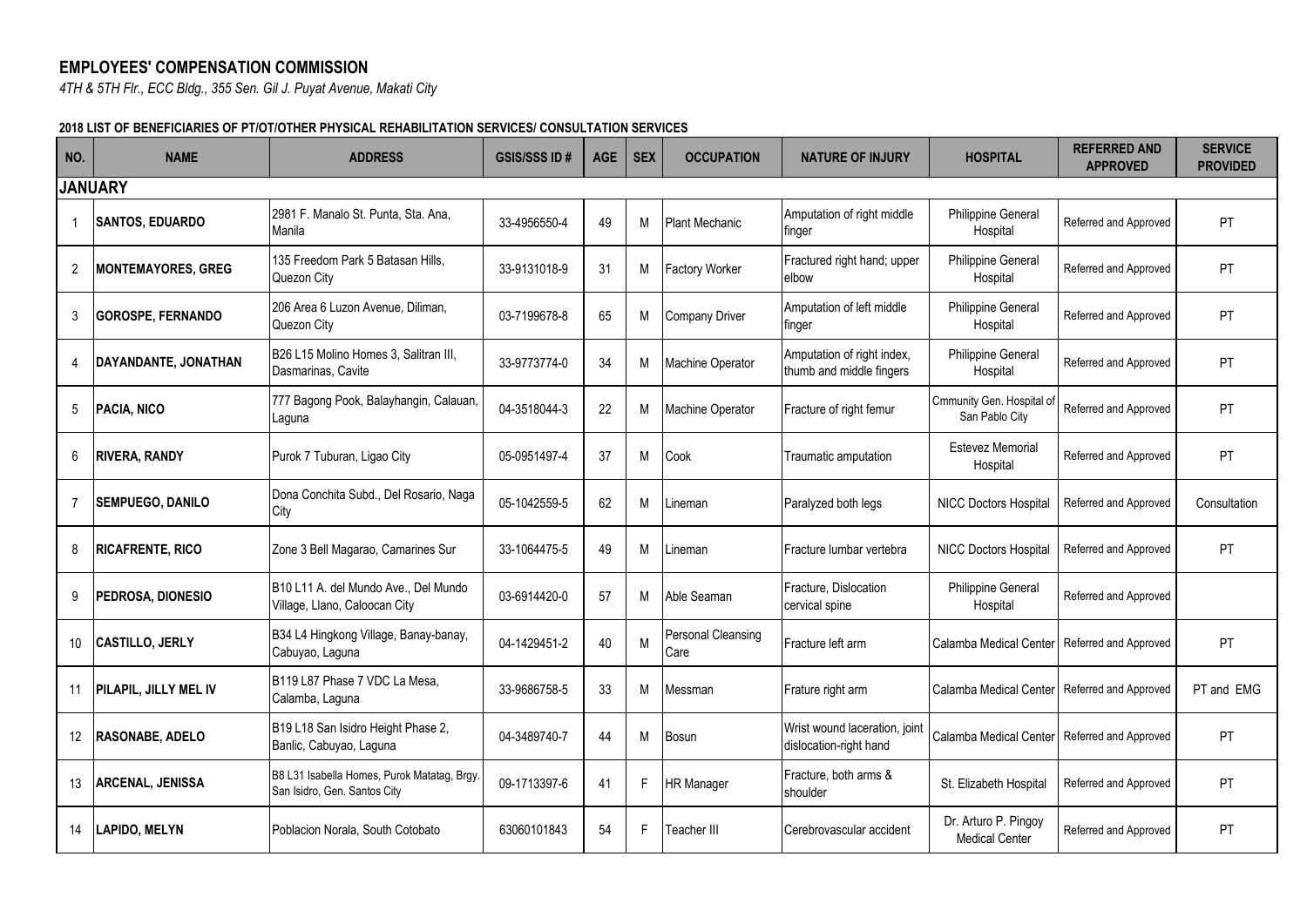| NO. | <b>NAME</b>              | <b>ADDRESS</b>                                                                 | <b>GSIS/SSS ID#</b> | <b>AGE</b> | <b>SEX</b> | <b>OCCUPATION</b>        | <b>NATURE OF INJURY</b>                 | <b>HOSPITAL</b>                                                       | <b>REFERRED AND</b><br><b>APPROVED</b> | <b>SERVICE</b><br><b>PROVIDED</b> |
|-----|--------------------------|--------------------------------------------------------------------------------|---------------------|------------|------------|--------------------------|-----------------------------------------|-----------------------------------------------------------------------|----------------------------------------|-----------------------------------|
| 15  | LAO, JOY                 | 015 1st St. Guingona Subd., Butuan City                                        | 08-1484873-3        | 35         | F.         | Manager                  | Fracture, middle 3rd<br>humerus, right  | Manuel J. Santos<br>Hospital                                          | Referred and Approved                  | PT                                |
| 16  | <b>ABAINZA, RICHARD</b>  | 5111 San Antonio St., Pio del Pilar,<br>Makati City                            | 34-0571735-1        | 31         | м          | Seaman                   | Elbow injury, left                      | Philippine General<br>Hospital                                        | Referred and Approved                  | PT                                |
| 17  | <b>INAO, RONALD</b>      | Brgy. Pamumbongan, Milibili, Roxas City                                        | 33-8364344-0        | 40         | М          | AirCon Technician        | Fracture leg, right                     | St. Anthony College<br>Hospital                                       | Referred and Approved                  | PT                                |
| 18  | <b>PIMENTIL, MIEZEL</b>  | Cudian, Ivisan, Capiz                                                          | 07-3196938-4        | 43         | F.         | Principal                | Fracture leg, left                      | St. Anthony College<br>Hospital                                       | Referred and Approved                  | PT                                |
| 19  | <b>TORRES, VON CARLO</b> | Barotac Nuevo, Iloilo                                                          | AFP 02003602358     | 30         | М          | Army-Sergeant            | Spinal injury                           | St. Anthony College<br>Hospital                                       | Referred and Approved                  | PT                                |
| 20  | TABLIGA, APOLINARIO JR.  | Valley View Village, Talisay City, Cebu                                        | 06-2390240-4        | 44         | м          | <b>Back Hoe Operator</b> | Fracture arm. left                      | Sacred Heart Hospital                                                 | Referred and Approved                  | PT                                |
| 21  | JASPE, ZACARIAS JR.      | Juez MO, Echavez St., Sudlon, Maguikay,<br>Mandaue City                        | 06-2592028-0        | 32         | М          | Welder                   | Fracture leg, left                      | Sacred Heart Hospital                                                 | Referred and Approved                  | PT                                |
|     | <b>FEBRUARY</b>          |                                                                                |                     |            |            |                          |                                         |                                                                       |                                        |                                   |
| 22  | <b>GARCIA, JOSELITO</b>  | Sitio Gitna, Brgy. Magdapio, Pagsanjan,<br>Laguna                              | 03-6403954-2        | 58         | M          | Chef                     | Lower back pain                         | Laguna Holy Family<br>Hospital                                        | Referred and Approved                  | PT                                |
| 23  | <b>FERNANDEZ, ALLAN</b>  | 73 Central 2 Gatid, Sta. Cruz, Laguna                                          | 04-0706429-6        | 52         | м          | Chief Butcher            | Lower back pain                         | Laguna Holy Family<br>Hospital                                        | Referred and Approved                  | PT                                |
| 24  | <b>OSABEL, ROGER</b>     | Brgy. Labrador, Sta. Catalina Norte,<br>Candelaria, Quezon                     | 04-1788649-3        | 35         | М          | <b>Utility</b>           | Fracture left foot                      | <b>Lucena United Doctors</b><br><b>Hospital and Medical</b><br>Center | Referred and Approved                  | PT                                |
| 25  | <b>CAOILE, MIRIAM</b>    | Purok 2B, Brgy. Milagrosa, Calamba,<br>Laguna                                  | 04-2265205-2        | 25         | F.         | Sub-leader               | Fracture radius ulna, left              | Calamba Medical Center                                                | Referred and Approved                  | PT                                |
| 26  | <b>BERMUNDO, ERNESTO</b> | 163 Uwisan, Calamba, Laguna                                                    | 03-6428779-2        | 54         | м          | Bosun                    | Disc bulge (spinal injury)              | Calamba Medical Center                                                | Referred and Approved                  | PT                                |
| 27  | <b>PULIDO, RUDY</b>      | Phase 1 Blk 24 Lot 13 Caingin, Sta. Rosa,<br>Laguna                            | 04-1720078-1        | 55         | М          | Carpenter                | Spinal cord injury                      | Calamba Medical Center                                                | Referred and Approved                  | PT                                |
| 28  | <b>TAN, EDUARDO</b>      | BII 6 Lot 11 Leo St., Camella Homes 3,<br>Tunasan, Muntinlupa City             | 03-5905236-9        | 56         | M          | Painter                  | Fracture dislocation of<br>lumbar spine | <b>Philippine General</b><br>Hospital                                 | Referred and Approved                  | PT                                |
| 29  | <b>ABEJUELA, JASON</b>   | 1724 A. Matindi St., CAA Compound, BF<br>International Village, Las Pinas City |                     | 37         | M          | Machine Operator         | Fracture right knee patella             | Philippine General<br>Hospital                                        | Referred and Approved                  | PT                                |
| 30  | <b>CELESTE, DANILO</b>   | Blk 7 Lot 3 Rancho del Rio Subd.,<br>Sinunuc, Zamboanga City                   | 10-0436106-1        | 48         | м          | Seaman                   | Disc bulge (spinal injury)              | <b>West Metro Medical</b><br>Center                                   | Referred and Approved                  | PT                                |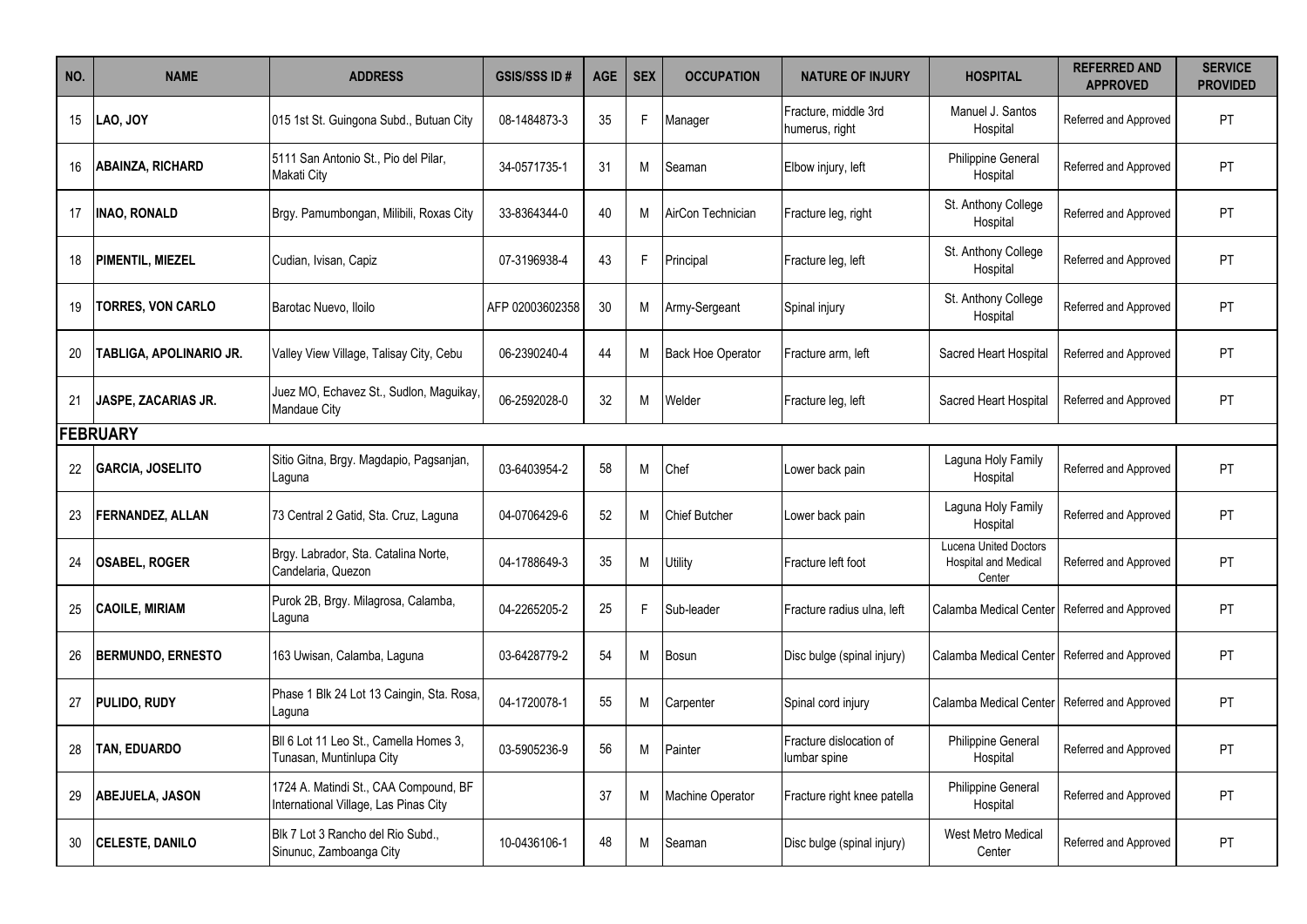| NO. | <b>NAME</b>                 | <b>ADDRESS</b>                                                                  | <b>GSIS/SSS ID#</b> | <b>AGE</b> | <b>SEX</b> | <b>OCCUPATION</b>                      | <b>NATURE OF INJURY</b>                                | <b>HOSPITAL</b>                            | <b>REFERRED AND</b><br><b>APPROVED</b> | <b>SERVICE</b><br><b>PROVIDED</b> |
|-----|-----------------------------|---------------------------------------------------------------------------------|---------------------|------------|------------|----------------------------------------|--------------------------------------------------------|--------------------------------------------|----------------------------------------|-----------------------------------|
| 31  | <b>ANGUAY, ROBERT</b>       | Purok 2 Brgy. Ladol Alabel, Sarangani                                           | 09-2380441-9        | 46         | M          | Leadman                                | Cevical and Lumbar Spasm                               | St. Elizabeth Hospital                     | Referred and Approved                  | <b>PT</b>                         |
| 32  | <b>MABUYAO, FORTUNATO</b>   | Blk 16 Lot 19 Yusa Ville Sinawal, General<br><b>Santos City</b>                 | 09-0629255-6        | 55         | м          | Supervisor                             | Multiple abrasion secondary to<br>vehicular accident   | St. Elizabeth Hospital                     | Referred and Approved                  | Xray                              |
| 33  | NUÑEZ, DIONY                | Entirena Compound, Kalilangan,<br>Bukidnon                                      | 08-1583851-9        | 41         | м          | Driver                                 | <b>IElectrical Burn and</b><br>Amputation of Left Foot | Northern Mindanao<br><b>Medical Center</b> | Referred and Approved                  | PT                                |
| 34  | <b>SAYAGNAO, JONARD</b>     | Pagawan, Manticao, Misamis Oriental                                             | 08-1704181-2        | 29         | M          | <b>Factory Worker</b>                  | Amputation od 2nd digit, left<br>hand                  | Northern Mindanao<br><b>Medical Center</b> | Referred and Approved                  | <b>PT</b>                         |
| 35  | <b>POTENCIANDO, EDMUNDO</b> | Buyugan 3 Rosario, Agusan del Sur                                               | 08-0585577-7        | 57         | м          | Lineman                                | Incised wound dorsal hand<br>left                      | Manuel J. Santos<br>Hospital               | Referred and Approved                  | <b>PT</b>                         |
| 36  | <b>CHINTEZ, PATRICK</b>     | Purok 5 Lumbocan, Butuan City                                                   | 08-1595952-4        | 28         | M          | Machine Operator                       | Fracture clavicle                                      | Manuel J. Santos<br>Hospital               | Referred and Approved                  | <b>PT</b>                         |
| 37  | TANTAY, JHOMAR              | Basak Kagudoy, Lapu-lapu City                                                   | 06-3230457-2        | 25         | M          | Machine Operator                       | Amputation of 1st to 4th<br>digit, right hand          | Sacred Heart Hospital                      | Referred and Approved                  | Consultation                      |
| 38  | <b>RUTA, ROLLY</b>          | Lumakil, Polomolok, South Cotobato                                              | 09-2591100-9        | 32         | M          | <b>Complaints Dispatch</b><br>Operator | Fracture, closed, tibial<br>plateau                    | St. Elizabeth Hospital                     | Referred and Approved                  | <b>PT</b>                         |
| 39  | <b>PACHECO, WILSON</b>      | 34 Catleya St., St. Joseph Village, Project<br>8, Quezon City                   | 03-3471620-6        | 62         | M          | Seaman                                 | Fracture, Dislocation of<br>cervical spine             | Philippine General<br>Hospital             | Referred and Approved                  | Xray                              |
| 40  | <b>CHAN, JOSELITO</b>       | 106 PFC St., Soldiers Home, Batasan<br>Hills, Quezon City                       | 33-5660330-7        | 50         | M          | Messenger                              | Severe dextromity                                      | Philippine General<br>Hospital             | Referred and Approved                  | <b>PT</b>                         |
| 41  | <b>GAGUE, ROLANDO</b>       | Blk 69 Lot 13-B Catanduanes St., Timog<br>CAA, Las Pinas City                   | 07-2070187-0        | 38         | M          | Seaman                                 | Le fort fracture 1                                     | Philippine General<br>Hospital             | Referred and Approved                  | <b>PT</b>                         |
|     | <b>SUAZO, ROMAN</b>         | 278 Brgy. Talangan, Nagcarlan, Laguna                                           | 04-0825524-0        | 46         | м          | Electrician                            | Dislocation of right arm                               | Laguna Holy Family<br>Hospital             | Referred and Approved                  | PT                                |
| 43  | <b>OROLFO, JAN MICHAEL</b>  | Blk 2 Lot 19 Phase 1 Townsville Subd. Brgy.<br>San Antonio, Sto Tomas, Batangas | 33-8429805-6        | 33         | м          | Seaman-Oiler                           | Fracture left arm                                      | Daniel Mercardo Medical<br>Center          | Referred and Approved                  | <b>PT</b>                         |
| 44  | <b>RANARA, LEONCIO</b>      | Purok Maadasigon, Kibungsod, Magsaysay,<br>Misamis Oriental                     | 10-0978219-5        | 50         | М          | <b>PUB Driver</b>                      | Mangled, right leg                                     | Manuel J. Santos<br>Hospital               | Referred and Approved                  | PT                                |
| 45  | <b>MACO, CHERRYL</b>        | Purok 3 Osmena Brgy. Banza, Butuan City                                         | 08-2598785-8        | 42         | F          | Reveicer (Factory<br>Worker)           | Amputation of left fingers                             | Manuel J. Santos<br>Hospital               | Referred and Approved                  | PT                                |
| 46  | <b>ANOVA, CHOVANLY</b>      | Purok 7 Ata-atahon, Nasipit, Agusan del<br>Norte                                | 08-1909753-4        | 28         | M          | eader Edger Machine                    | Complete fracture right<br>clavicle                    | Manuel J. Santos<br>Hospital               | Referred and Approved                  | PT                                |
| 47  | HERMOSA, ERROL              | 201 interior J. P. Rizal St. Brgy. 6,<br>Calamba, Laguna                        | 04-3315350-8        | 36         | M          | <b>Delivery Driver</b>                 | Lower back pain                                        | Calamba Medical Center                     | Referred and Approved                  | PT                                |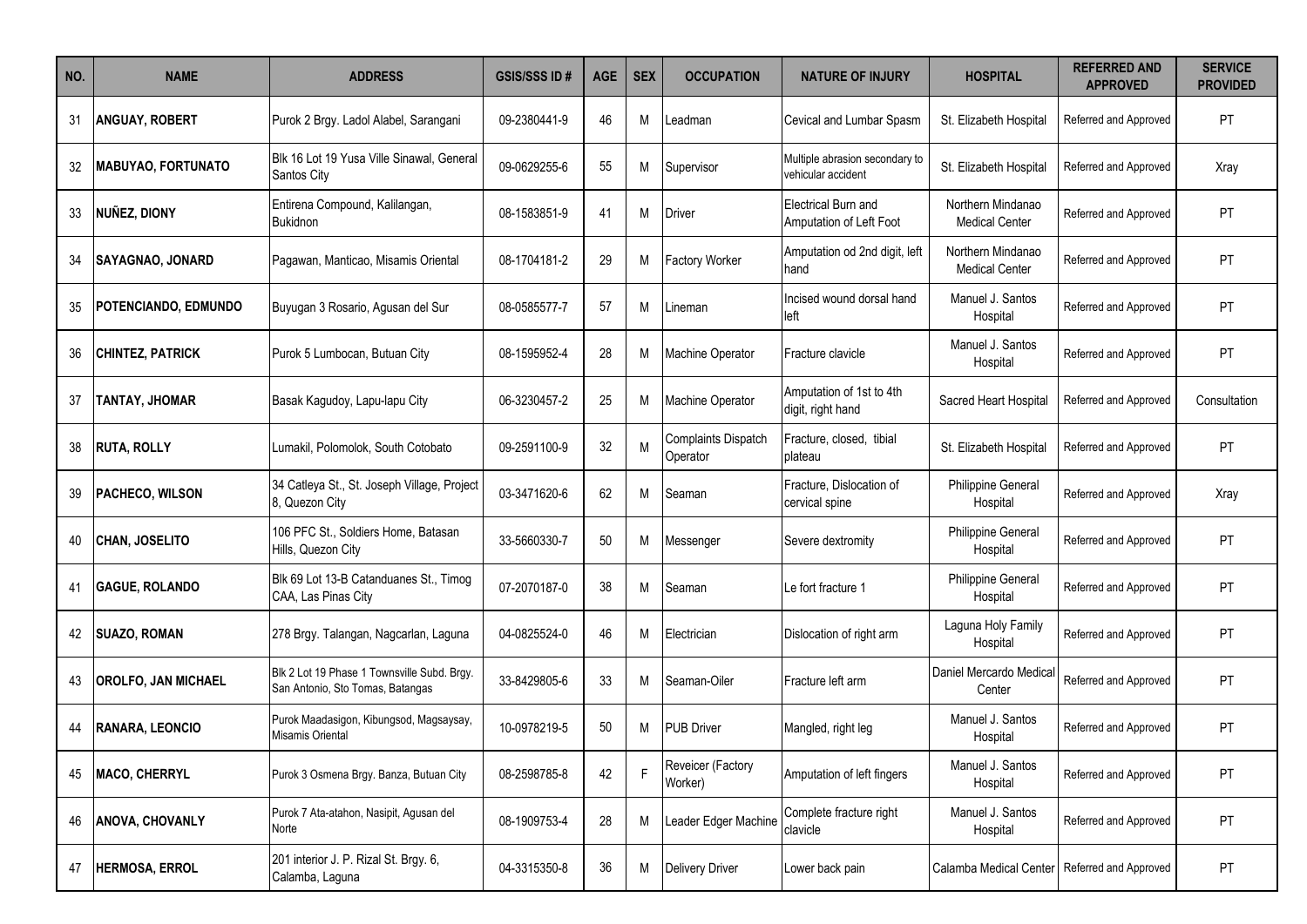| NO.          | <b>NAME</b>                    | <b>ADDRESS</b>                                                            | <b>GSIS/SSS ID#</b> | <b>AGE</b> | <b>SEX</b> | <b>OCCUPATION</b>        | <b>NATURE OF INJURY</b>                    | <b>HOSPITAL</b>                            | <b>REFERRED AND</b><br><b>APPROVED</b> | <b>SERVICE</b><br><b>PROVIDED</b> |
|--------------|--------------------------------|---------------------------------------------------------------------------|---------------------|------------|------------|--------------------------|--------------------------------------------|--------------------------------------------|----------------------------------------|-----------------------------------|
| 48           | <b>SARMIENTO, ALJHON</b>       | Sta. Cecilia, Parian, Calamba, Laguna                                     | 04-1843973-9        | 28         | М          | Electrician              | Fracture, both hands and left<br>leg       | Calamba Medical Center                     | Referred and Approved                  | PT                                |
| 49           | <b>FERNANDEZ, ALORDEZ</b>      | St. Peter Compd. Sta. Catalina,<br>Zamboanga City                         | 10-0382916-4        | 56         | М          | Welder                   | Multiple injury (right leg,<br>right hand) | West Metro Medical<br>Center               | Referred and Approved                  | PT                                |
| 50           | <b>GALABAY, ROSTEE IAN</b>     | Sumaliring Siatan, Negros Oriental                                        | 07-2636519-7        | 31         | M          | .ineman                  | Amputation of right arm                    | Sacred Heart Hospital                      | Referred and Approved                  | Consultation                      |
| -51          | <b>VITAL, MARLITO</b>          | Santo Rosario Km 12, Sasa, Davao City                                     | 09-2633187-9        | 48         | М          | Driver                   | Amputation of thumb and<br>index finger    | Panabo Polymedic<br>Hospital               | Referred and Approved                  | Consultation                      |
| 52           | <b>DEGAMON, FLORA MAE</b>      | Purok 11 Mahayahay, Tugbok, Davao<br>City                                 | 09-3380547-9        | 21         | F.         | Saleslady                | Amputation of right ring<br>finger         | Panabo Polymedic<br>Hospital               | Referred and Approved                  | Consultation                      |
| <b>MARCH</b> |                                |                                                                           |                     |            |            |                          |                                            |                                            |                                        |                                   |
| 53           | <b>ARMENTA, ROY</b>            | Cabangan, Camalig, Albay                                                  | 05-0477216-4        | 38         | M          | Collector                | Fracture of shaft of femur,<br>right       | <b>Estevez Memorial</b><br>Hospital        | Referred and Approved                  | <b>PT</b>                         |
| 54           | <b>MORGA, LEONILA</b>          | Blk 29 Imperial Rosmont Heights Sbd.,<br>Estanza, Legazpi City            | 2000031191          | 66         | F.         | Court Stenographer III   | Fracture of right wrist                    | <b>Estevez Memorial</b><br>Hospital        | Referred and Approved                  | <b>PT</b>                         |
| 55           | <b>BALDONAZA, JESSIE</b>       | Brgy. Banga, Victoria, Tarlac                                             | AFP-Phil. Army      | 27         | M          | Army                     | Leg injury, right                          | Philippine General Hospital                | Referred and Approved                  | Consultation                      |
| 56           | PERAS, ANECITO                 | Purok 4 Villa Carmelita Zambowood,<br>Zamboanga City                      | 10-0192980-4        | 59         | м          | .aborer                  | <b>CVA</b>                                 | West Metro Medical Center                  | Referred and Approved                  | PT                                |
| 57           | <b>BACANE, DARREL</b>          | Madre Compound, Recodo, Zamboanga<br>City                                 | 10-1061043-4        | 23         | М          | Bargemen                 | Eye injury                                 | West Metro Medical Center                  | Referred and Approved                  | Consultation                      |
| 58           | ATILANO, JOSELITO              | Don Alfaro St., Tetuan, Zamboanga City                                    | 001-0046-4838-6     | 45         | M          | abor General<br>Foreman  | <b>CVA</b>                                 | West Metro Medical Center                  | Referred and Approved                  | PT                                |
| 59           | <b>GALENDEZ, PAUL BENEDICT</b> | B11 Lot 5 Bermingham St., Cambridge<br>Subd., Iponan, Cagayan de Oro City | 34-5987780-7        | 26         | м          | Loan Officer             | Fracture distal fibula left                | Northern Mindanao<br><b>Medical Center</b> | Referred and Approved                  | PT                                |
| 60           | <b>MABAYO, PETER</b>           | Cogon Gitagum, Misamis Oriental                                           | 011-1404-9616-4     | 41         | М          | <b>Forklift Operator</b> | Fracture close tibial plateau<br>left      | Northern Mindanao<br><b>Medical Center</b> | Referred and Approved                  | <b>PT</b>                         |
| 61           | <b>BAGOTSAY, DENNIS</b>        | Zone 3 Bugo, Cagayan de Oro City                                          | 08-1586541-4        | 36         | М          | Maintenance              | Amputaion of above elbow,<br>right         | Northern Mindanao<br><b>Medical Center</b> | Referred and Approved                  | PT                                |
| 62           | <b>ROSARIO, HYDIE</b>          | Newagac, Cattaranm Cagayan                                                | 33-7944157-5        | 37         | M          | <b>Bus Conductor</b>     | Fracture right arm                         | Dr. Domingo S. de Leon<br>General Hospital | Referred and Approved                  | PT                                |
| 63           | <b>ARCHES, JR. VICENTE</b>     | Battung, Tuao West, Cagayan                                               | 01-2325591-0        | 24         | М          | <b>Packaging Crew</b>    | Fracture right leg                         | Dr. Domingo S. de Leon<br>General Hospital | Referred and Approved                  | PT.                               |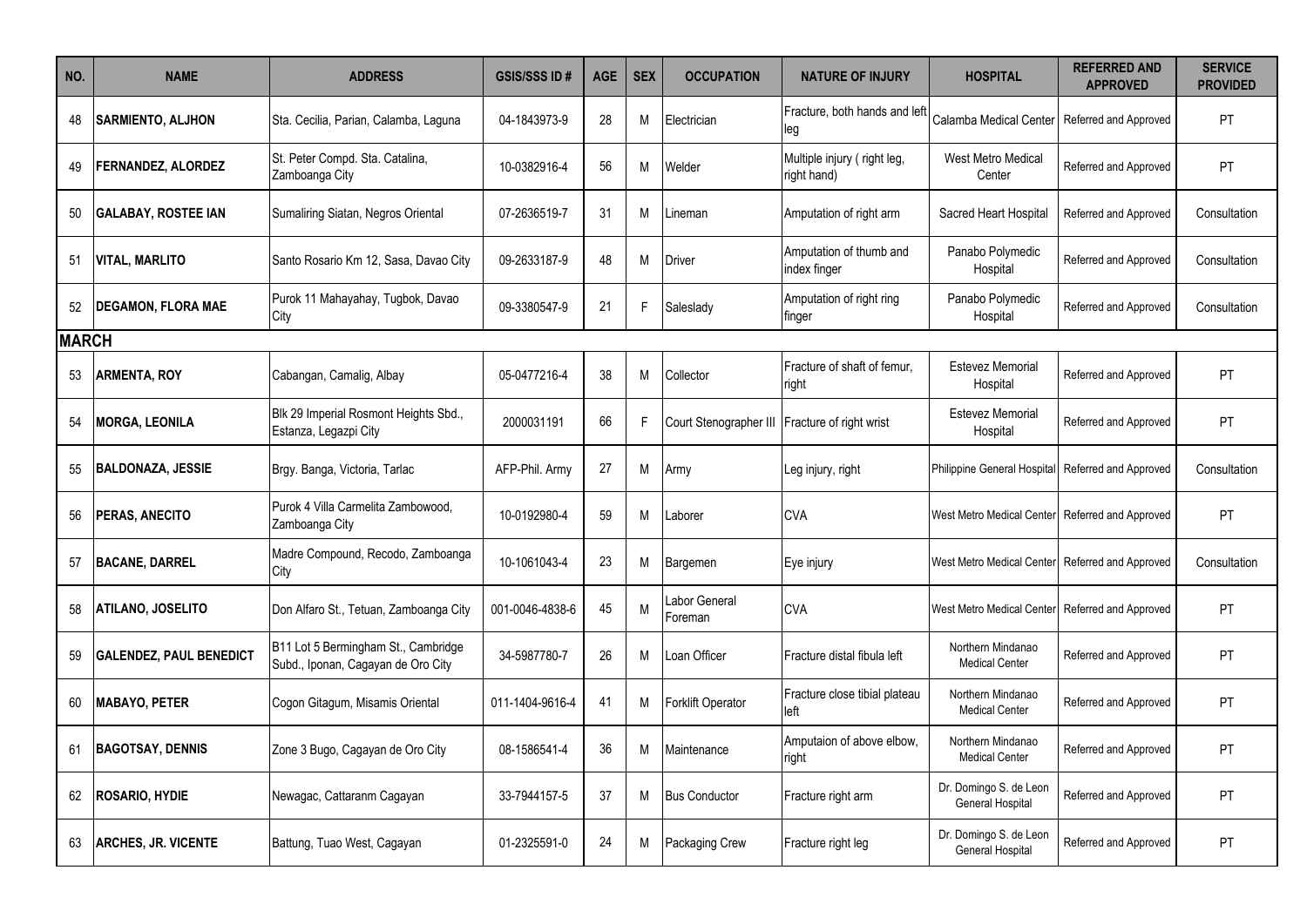| NO.          | <b>NAME</b>                | <b>ADDRESS</b>                                                               | <b>GSIS/SSS ID#</b> | <b>AGE</b> | <b>SEX</b> | <b>OCCUPATION</b>        | <b>NATURE OF INJURY</b>                       | <b>HOSPITAL</b>                                            | <b>REFERRED AND</b><br><b>APPROVED</b> | <b>SERVICE</b><br><b>PROVIDED</b> |
|--------------|----------------------------|------------------------------------------------------------------------------|---------------------|------------|------------|--------------------------|-----------------------------------------------|------------------------------------------------------------|----------------------------------------|-----------------------------------|
| 64           | <b>ENATE, JOHN</b>         | Ibo, Toledo, Cebu                                                            | 05-3209837-0        | 38         | М          | <b>Bus Drvier</b>        | Amputation of right below<br>the knee         | Sacred Heart Hospital                                      | Referred and Approved                  | Consultation                      |
| 65           | LIM, JR. SAMSON            | Milan, Buhangin, Davao City                                                  | 05-1249656-6        | 43         | М          | Carpenter                | Fracture, closed, M/3rd tibia<br>fbula (left) | Mindanao Orthopedic<br>Sports and Rehabilitation<br>Center | Referred and Approved                  | PT                                |
| 66           | PEROLINO, CHARLIE          | Sitio Manga, Jugan, Consolacio, Cebu                                         | 06-0950596-4        | 55         | М          | Safety Engineer          | Amputation of right<br>forefinger             | Sacred Heart Hospital                                      | Referred and Approved                  | OT                                |
| 67           | <b>IDUGASAN, HATTA</b>     | Lampaki, Inoaran, Sulu                                                       | AFP-Phil. Armv      | 50         | м          | Army                     | Mixed hearing loss                            | <b>UERMMMCI</b>                                            | Referred and Approved                  | Consultation                      |
| 68           | <b>MAGSUCANG, ALYASEEN</b> | 4243 Diamond ST., Hillside Ville, Phase<br>4, Ugong, Valenzuela City         | 03-9736402-2        | 58         | М          | Seaman                   | Shoulder injury                               | Philippine General<br>Hospital                             | Referred and Approved                  | PT                                |
| 69           | ANDRADA, REYMARK           | 48 Victory Hills, Fortune, Marikina City                                     | 34-2558692-8        | 25         | М          | Maintenance              | Amputation of left below<br>knee              | Philippine General<br>Hospital                             | Referred and Approved                  | <b>PT</b>                         |
| 70           | <b>CASPE, JOEMARIE</b>     | 51 Int. Herrera St., Brgy. Ibaba, Malabon<br>City                            | 34-4161073-9        | 47         | М          | <b>Chief Maintenance</b> | Spinal injury                                 | <b>Philippine General</b><br>Hospital                      | Referred and Approved                  | PT                                |
| 71           | <b>LATORRE, ANSELMO</b>    | B16 lot 67 Phase III, Brgy. 12, Padas<br>Alley, Dagat-dagatan, Caloocan City | 33-6881563-3        | 36         | М          | Machine Operator         | Amputation of right thumb<br>tinger           | Philippine General<br>Hospital                             | Referred and Approved                  | Consultation                      |
| 72           | <b>BAYORAN, JUDAN</b>      | B37 L59 St. Therese Ph Deca Homes,<br>Luna de Gato, Marilao, Bulacan         | 07-2032746-1        | 40         | M          | <b>Security Guard</b>    | Fracture hip joint                            | <b>Fatima University</b><br><b>Medical Center</b>          | Referred and Approved                  | PT                                |
| 73           | LIPIO, BRYAN               | 1102 A. Luna St., Bambang, Bocaue,<br>Laquna                                 | 34-1040530-2        | 28         | М          | <b>Production Worker</b> | Amputation of right small<br>finger           | <b>Fatima University</b><br><b>Medical Center</b>          | Referred and Approved                  | Consultation                      |
| 74           | <b>IREAS, ROBERTO</b>      | 224 Rasheen Subd., Burol II, Balagtas,<br>Bulacan                            | 33-2086938-4        | 57         | М          | Seaman                   | Elbow injury, left                            | Fatima University<br><b>Medical Center</b>                 | Referred and Approved                  | PT.                               |
| <b>APRIL</b> |                            |                                                                              |                     |            |            |                          |                                               |                                                            |                                        |                                   |
| 75           | <b>REVADEO, CRISTINA</b>   | Lot 2 Blk 4 Our Lady's Village Brgy. 58,<br>Buraguis, Legazpi City           | 33-1439724-4        | 48         | F.         | Area Manager             | Cerebrovascular Disease                       | Estevez Memorial<br>Hospital                               | Referred and Approved                  | PT                                |
| 76           | <b>BALUBAL, FELICIDAD</b>  | Libag Norte, Tuguegarao City                                                 | 2002289795          | 62         | F.         | Clerk Processor B        | <b>Rheumatic Heart Disease</b>                | Dr. Domingo S. de Leon<br><b>General Hospital</b>          | Referred and Approved                  | PT                                |
| 77           | <b>BARBOSA, GABRIEL</b>    | 5792 F. Dulalia, St. Linguran, Valenzuela<br>Metro Manila                    | 39-268179-7         | 49         | M          | <b>Driver</b>            | Flail right shoulder                          | Philippine General<br>Hospital                             | Referred and Approved                  | <b>PT</b>                         |
| 78           | <b>PEREZ, KRISTIAN</b>     | #65 Mulawiran Rd., Tawag Bato<br>Valenzuela City                             | 22-193539-4         | 32         | Μ          | Factory Worker           | Amputation Left ring and mid<br>index finger  | Philippine General<br>Hospital                             | Referred and Approved                  | <b>PT</b>                         |
| 79           | <b>APOLONIO, ALBERT</b>    | BLK. 46 flot 14 phase III, E- 2 lungos,<br>Malabon City                      | 34-4512874-8        | 26         | М          | <b>Factory Worker</b>    | Amputation right below<br>elbow               | Philippine General<br>Hospital                             | Referred and Approved                  | PT                                |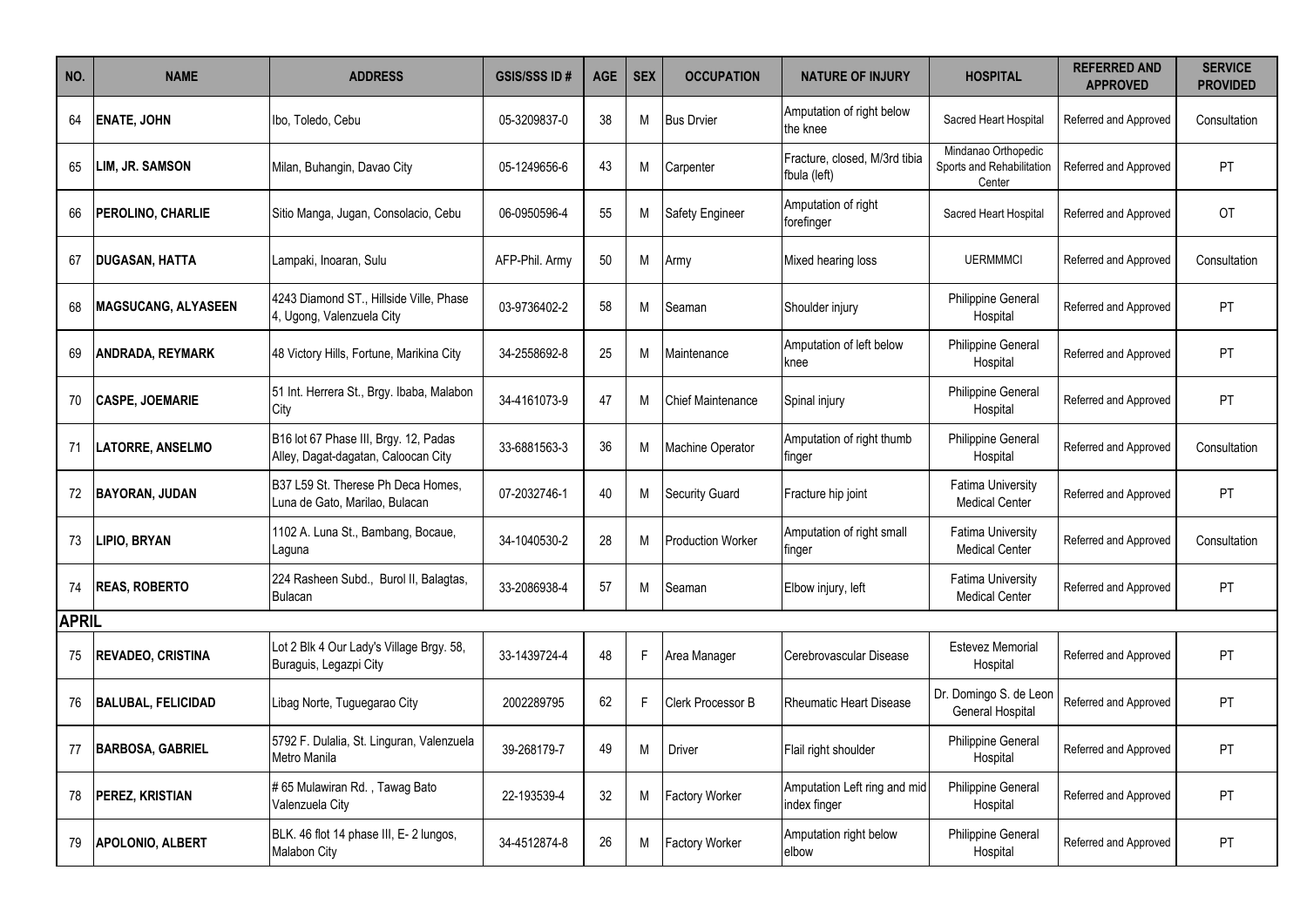| NO.        | <b>NAME</b>                  | <b>ADDRESS</b>                                                    | <b>GSIS/SSS ID#</b> | <b>AGE</b> | <b>SEX</b> | <b>OCCUPATION</b>          | <b>NATURE OF INJURY</b>                                                                           | <b>HOSPITAL</b>                                                  | <b>REFERRED AND</b><br><b>APPROVED</b> | <b>SERVICE</b><br><b>PROVIDED</b> |
|------------|------------------------------|-------------------------------------------------------------------|---------------------|------------|------------|----------------------------|---------------------------------------------------------------------------------------------------|------------------------------------------------------------------|----------------------------------------|-----------------------------------|
| 80         | <b>RIVERO, JERRY</b>         | 63 -1 Ml. Quezon St., Purok 5, New<br>Lower Bicutan, Taguig City  | 373079577           | 57         | М          | Welder                     | Fracture dislocation cervical<br>spine                                                            | Philippine General<br>Hospital                                   | Referred and Approved                  | PT                                |
| 81         | <b>DELAMIDE, RAQUEL</b>      | 04752 Zabala St., Surigao City                                    | 33-3391896-3        | 49         | M          | Roughing Tender            | Amputation of right leg                                                                           | Manuel J. Santos<br>Hospital                                     | Referred and Approved                  | <b>PT</b>                         |
| 82         | <b>GALOPE, LUWIL</b>         | p-1 Ibuan las Nieves, Agusan del Norte                            | 08-2656590-7        | 26         | M          | Chainsaw Operator          | Open fracture left clavicle<br>distal 3rd                                                         | Manuel J. Santos<br>Hospital                                     | Referred and Approved                  | <b>PT</b>                         |
| 83         | <b>FELIPE, WILSON</b>        | 1001 Kamia St., Old Sta. Mesa, Manila                             | 03-9773981-9        | 48         | М          | Seaman                     | Severe degenerative joint<br>disease, left hip                                                    | Philippine General<br>Hospital                                   | Referred and Approved                  | Xrya                              |
| 84         | TUMBAGA, LUZVIMINDA          | B27 L8 Celestines Homes, Marinig,<br>Cabuyao, Laguna              | 03-8092535-5        | 54         | F.         | Inspector                  | Contusion of other and<br>unspecified parts of foot, left                                         | Calamba Medical Center                                           | Referred and Approved                  | PT and Xray                       |
| 85         | <b>DELIARTE, RUDOLFO III</b> | Sardiuz St., Dona Slaud Subd., Km 10<br>Saja, Davai City          | 33-7755066-2        | 37         | М          | Able Seaman                | Both calceneus axial                                                                              | Southern Mindanao<br>Rehab Care Center                           | Referred and Approved                  | <b>PT</b>                         |
| 86         | <b>MEERA, CEEJAY MEDWIN</b>  | Purok 6 Maunong, Makiling, Calamba,<br>Laguna                     | 04-3779827-3        | 19         | M          | <b>Production Operator</b> | Amputation of right hand                                                                          | Calamba Medical Center                                           | Referred and Approved                  | Consultation                      |
| 87         | PERPETUA, ERICKSON           | 2528 J, Posadas St., Punta, Sta. Ana,<br>Manila                   | 33-9576635-7        | 32         | M          | <b>Factory Worker</b>      | Amputation of left below<br>knee                                                                  | Philippine General<br>Hospital                                   | Referred and Approved                  | PT                                |
| 88         | <b>MACION, MARK JOSEPH</b>   | B29 L9 Harmony Hills II, Loma de Gato,<br>Marilao, Bulacan        | 01-6267353-6        | 26         | M          | Warehouse Man              | Fracture left hip joint                                                                           | Philippine General<br>Hospital                                   | Referred and Approved                  | Xray                              |
| <b>MAY</b> |                              |                                                                   |                     |            |            |                            |                                                                                                   |                                                                  |                                        |                                   |
| 89         | <b>GALLINERO, JERWIN</b>     | National High way, Daniangas North<br><b>General Santos Cirty</b> | 09-3295323-8        | 32         | M          | Driver / Technician        | Mangled Limb- Upper<br>Extremity Left Secondary to<br>Crushing Injury                             |                                                                  | Referred and Approved                  | PT                                |
|            | RIMAS, CRESENCIO             | Purok Uno, Sevilla, City of San Fernando,<br>La Union             | 02-1941593-6        | 49         | M          | Carpenter                  | <b>Right Foot</b>                                                                                 | Lorma Medical Center                                             | Referred and Approved                  | <b>PT</b>                         |
| 91         | CAOILE, RODRIGO JR.          | Parapas Rosario, La Union                                         | 01-2639109-1        | 30         | M          | <b>Security Guard</b>      | Right Foot BiMallular<br>Fracture                                                                 | Lorma Medical Center                                             | Referred and Approved                  | PT                                |
|            | <b>APRECIO, JESSIE</b>       | Narra Deste, San Fernando City, La<br>Union                       | 01-1040182-9        | 40         | м          | 6G Welder                  | sucket Handie tear medial<br>meniscus of the knee horizontal<br>tear posterior horn of the medial | Lorma Medical Center                                             | Referred and Approved                  | <b>MRI</b>                        |
| 93         | <b>LOZADA JEFFREY</b>        | Purok 3 Talisayan, Zamboanga City                                 | 09-2601147-4        | 39         | М          | OIC- Tracking              |                                                                                                   | West Metro Medical<br>Center                                     | Referred and Approved                  | PT / Xray                         |
| 94         | <b>EMOY, ONESIMO</b>         | Catumbas St., Cabaluay, Zamboanga City                            | 10-07352478-8       | 41         | M          | <b>Security Guard</b>      | HC Supt tissue, HC<br>meniscus low                                                                | West Metro Medical<br>Center                                     | Referred and Approved                  | PT / Xray                         |
| 95         | <b>VILLANUEVA MARISSA</b>    | 138 Atoki Train, Baguio City, Benguet                             | 01-0770652-4        | 49         | F.         | Embroiderer                | Rib Fracture 3rd and 4th rib;<br>multiple soft tissue contusion                                   | Saint Louis University<br>Hospital of the Sacred<br><b>Heart</b> | Referred and Approved                  | PT                                |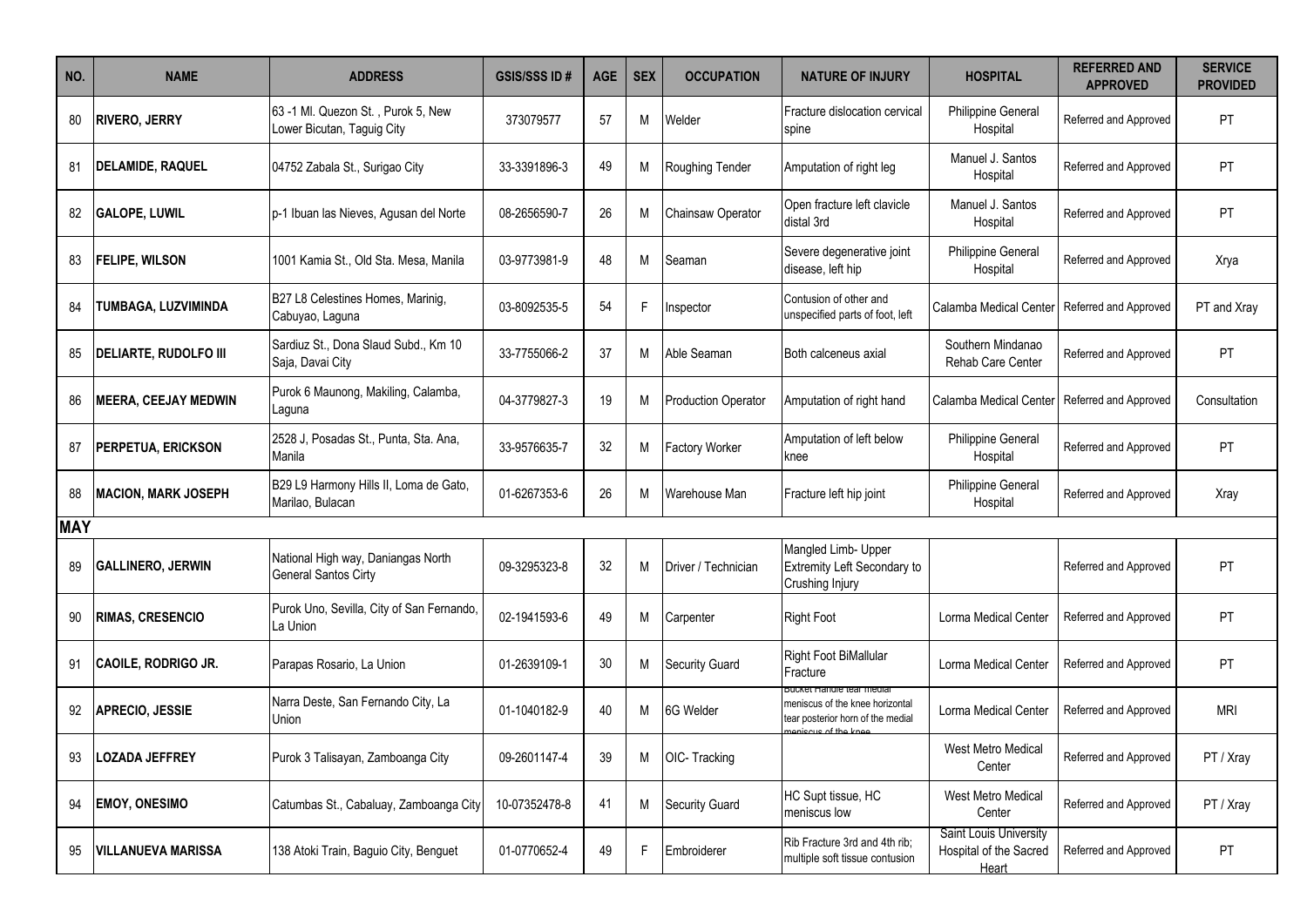| NO. | <b>NAME</b>                      | <b>ADDRESS</b>                                                                 | <b>GSIS/SSS ID#</b> | <b>AGE</b> | <b>SEX</b> | <b>OCCUPATION</b>        | <b>NATURE OF INJURY</b>                                                                                                                                                | <b>HOSPITAL</b>                                        | <b>REFERRED AND</b><br><b>APPROVED</b> | <b>SERVICE</b><br><b>PROVIDED</b> |
|-----|----------------------------------|--------------------------------------------------------------------------------|---------------------|------------|------------|--------------------------|------------------------------------------------------------------------------------------------------------------------------------------------------------------------|--------------------------------------------------------|----------------------------------------|-----------------------------------|
| 96  | <b>DELA PEÑA, J CRIS</b>         | P-Makiangayon, Aagwan Pequeno,<br><b>Butuan City</b>                           | 08-1391801-7        | 33         | M          | Sale Engineer            | Pan facial fractures secondary<br>to fall; full thickness burns both<br>posterioir thighs and gluteal<br>are right anterior chest, right<br>forearm and left hand sec. | Manuel J. Santos<br>Hospital                           | Referred and Approved                  | PT                                |
| 97  | <b>CARINO, MICHAEL</b>           | 1783 Yakal St., Brgy. 255, Tondo, Manila                                       | 02-1954628-7        | 39         | М          | Sales Clark              | Fractureleft hip joint, slight<br>weakness Astrophy                                                                                                                    | Philippine General<br>Hospital                         | Referred and Approved                  | PT                                |
| 98  | <b>MAGLANGIT, FORTUNATO</b>      | 544 Purok 5, Tanyag, Taguig City                                               | 1004819610          | 51         | M          | carpenter                | Fractured closed complete<br>displaced patellia, right knee                                                                                                            | Philippine General<br>Hospital                         | Referred and Approved                  | PT                                |
| 99  | <b>MARTIN, CHRISNIELLE MARIE</b> | Blk 3 Lot 9 Cebu St., Southern City Homes<br>Subd., Tanzang Luna, Imus, Cavite | 33-2631179-7        | 40         | F.         | inbound sales expert     | Multiple torn ligaments,<br>maniscu tear                                                                                                                               | Philippine General<br>Hospital                         | Referred and Approved                  | PT                                |
| 100 | <b>CARELO, JOVEN</b>             | 499 Palanca Compound Interior A. Incruz St.<br>Brgy. Mauway, Mandaluyong City  | 33-2171736-7        | 43         | М          | collector                | Amputation right above<br>knee, right leg amp.                                                                                                                         | Philippine General<br>Hospital                         | Referred and Approved                  | PT/OT                             |
| 101 | <b>SUMAGANG, JE-AR</b>           | AFP Health Service Command V- luna<br>Quezon City                              | 02-0457900-7        | 32         | M          | finance department       | amputation left arm, below<br>elbow                                                                                                                                    | Philippine General<br>Hospital                         | Referred and Approved                  | consultation                      |
| 102 | ALEGRIA, CHRISTOPHER             | Caelian St. Poblacion, Leon, Ilollo                                            | 07-1603563-1        | 43         | М          | <b>Buffet Steward</b>    | Spinal Injury Due to Lifting of<br>Heavy Load                                                                                                                          | West Visayas State<br><b>University Medical Center</b> | Referred and Approved                  | PT                                |
| 103 | <b>ESPULGAR, RUEL</b>            | Balabago, Jaro, Iloilo City                                                    | 33-3082340-4        | 45         | М          | Boson                    | Fracture/Injury, Right<br>Shoulder                                                                                                                                     | West Visayas State<br><b>University Medical Center</b> | Referred and Approved                  | PT                                |
| 104 | <b>VIGO, TITO</b>                | Dagsaan, Buenavista, Guimaras                                                  | 07-1186824-3        | 47         | M          | Motor Man                | Spinal Injury                                                                                                                                                          | West Visayas State<br>University Medical Center        | Referred and Approved                  | PT                                |
| 105 | <b>VIGO, PETER</b>               | Zone 3 Bo. Obrero Capiz Iloilo City                                            | 07-1354834-1        | 45         | М          | Able Seaman              | Spinal Injury                                                                                                                                                          | West Visayas State<br>University Medical Center        | Referred and Approved                  | PT                                |
| 106 | <b>MEDINA, MA. MILDRED</b>       | #300 Purok 3 Libod, Camalig, Albay                                             | 510602215           | 26         | F.         | <b>Dining Supervisor</b> | Left ring finger (Fracture<br>open type 4th Digit left hand                                                                                                            | <b>Estevez Memorial Hospital</b>                       | Referred and Approved                  | PT                                |
| 107 | <b>SIBAL, JESUS</b>              | Nattipian East, Solans, Cagayan                                                | 01-2685758-0        | 33         | м          | Steel Man                | Amputation ® Middle finger                                                                                                                                             | Dr. Domingo S. de Leon<br>General Hospital             | Referred and Approved                  | PT                                |
| 108 | <b>DELA CRUZ, NORIEL</b>         | Centro, Amuling Cagayan                                                        | 20-0217798-9        | 38         | м          | Administrative Aide III  | <b>Right Clavicle</b>                                                                                                                                                  | Dr. Domingo S. de Leon<br>General Hospital             | Referred and Approved                  | PT                                |
|     | 109 SANGKA, WIEWEN               | Purok-5 San Martin Villanueva                                                  | 08-2531214-8        | 25         | М          | Bundler                  | Multiple Fracture Right Hand                                                                                                                                           | Northern Mindanao<br><b>Medical Center</b>             | Referred and Approved                  | Consultation                      |
|     | 110  LONGAKIT, EDWIN             | Brgy. Villarica Babak Dist., Garden City of<br>Samal                           | 68-08250171-5       | 49         | М          | Statistician I           | Cerebrovascular accident,<br>Acute bleed L Basal ganglia<br>Hypertension                                                                                               | <b>SMRC</b>                                            | Referred and Approved                  | <b>PT</b>                         |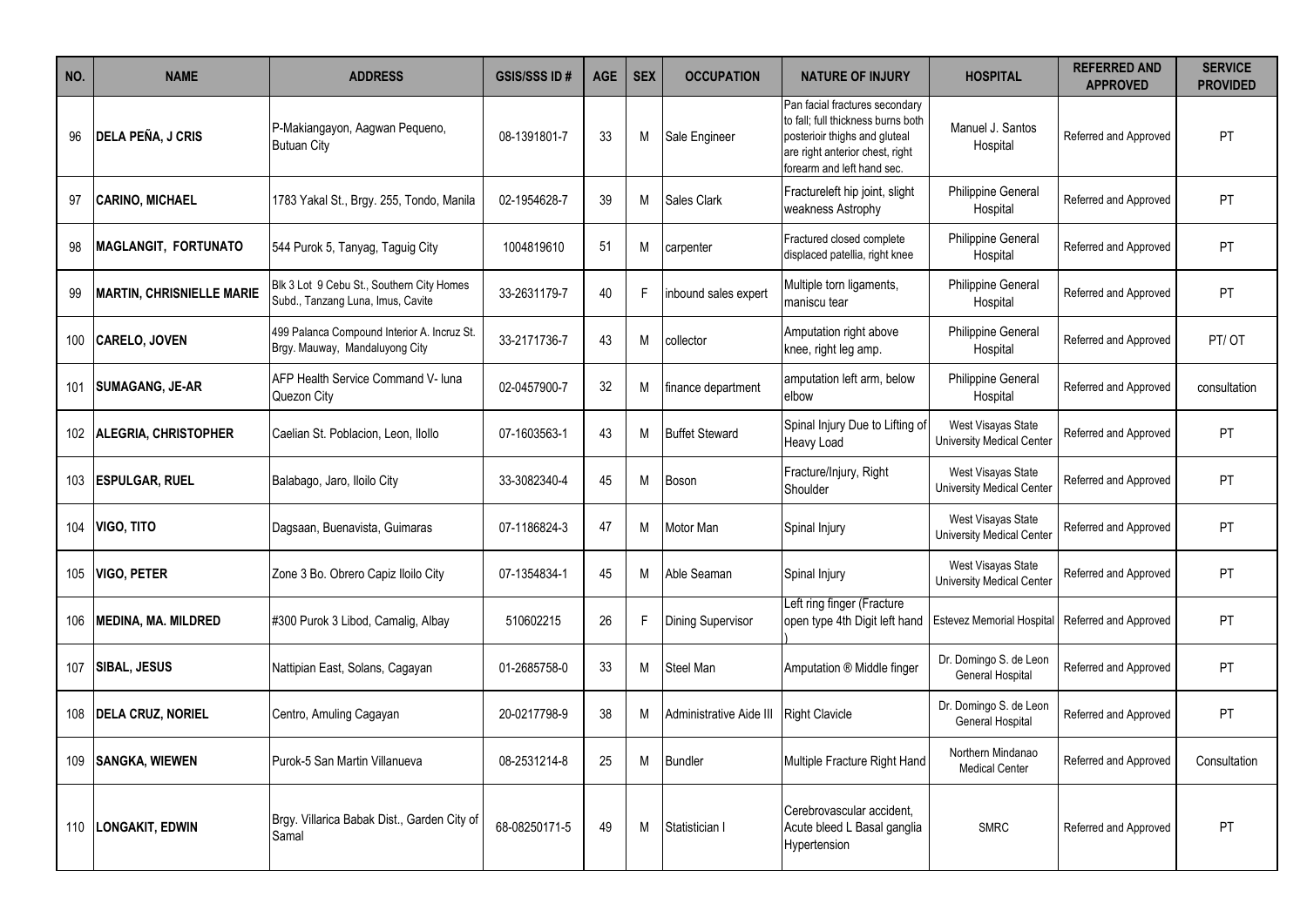| NO.         | <b>NAME</b>                  | <b>ADDRESS</b>                                                 | <b>GSIS/SSS ID#</b> | <b>AGE</b> | <b>SEX</b> | <b>OCCUPATION</b>                       | <b>NATURE OF INJURY</b>                                   | <b>HOSPITAL</b>                        | <b>REFERRED AND</b><br><b>APPROVED</b> | <b>SERVICE</b><br><b>PROVIDED</b> |
|-------------|------------------------------|----------------------------------------------------------------|---------------------|------------|------------|-----------------------------------------|-----------------------------------------------------------|----------------------------------------|----------------------------------------|-----------------------------------|
|             | 111 BUNHAYAG, JOSHUA         | Purok 2 Kiotoy, Panabo City                                    | 09-3956510-8        | 33         | М          | <b>Machine Operator</b>                 | Amputation below Elbow                                    | Panabo Polymedic<br>Hospital           | Referred and Approved                  | PT                                |
|             | 112   LABAYEN, ALDEN         | 2A Geranium St. 199 Z 20 Rivera Village,<br>NAIA, Pasay City   | 06-1098428-6        | 54         | M          | Warehouse Supervisor Fracture Left Foot |                                                           | Philippine General Hospital            | Referred and Approved                  | PT                                |
| 113         | <b>MANALO, YOLANDA</b>       | 11 C Ponciana St. Guldo II Nova. Quezon<br>City                | 03-5638089-8        | 55         | F.         | <b>Bus Conductress</b>                  | Spondeliothesis L4-L5                                     | <b>Philippine General Hospital</b>     | Referred and Approved                  | <b>PT</b>                         |
| 114         | <b>FERNANDO, ANGELYN</b>     | 2048 Tramo St. Brgy. 104, Pasay City                           | 34-3886851-0        | 24         |            | <b>Quality Assurance</b><br>Engineer    | Amputation Right Arm                                      | Philippine General Hospital            | Referred and Approved                  | PT/OT                             |
| 115         | <b>PINGUL, EDUARDO JR.</b>   | 2454 Jose Sygnia St. Sta. Ana, Manila                          | 33-6270221-8        | 41         | М          | Seaman                                  | Fracture. Dislocation of<br>umbar Spine                   | Philippine General Hospital            | Referred and Approved                  | PT                                |
| 116         | <b>TOLENTINO, BONIFACIO</b>  | Blk 98 Lot 3 Juan Luna St. Brgy Rizal<br>Makati City           | 03-674598-8         | 55         | М          | Seaman                                  | Dislocation of Left Shoulder<br>And ACL of the right Knee | Philippine General Hospital            | Referred and Approved                  | PT                                |
|             | 117 RAMIREZ, DANNY           | 111 A Maginhawa St. FB Harrison, Pasay<br>City                 | 33-2175699-1        | 42         | М          | House Kepping                           | CVA with persistent<br>Lemipaiser                         | Philippine General Hospital            | Referred and Approved                  | PT                                |
|             | 118   PAPAS, ENRIQUE         | Kamagayan, Perilos, Carcar City, Cebu                          | 06-1437783-1        | 41         | М          | Mechanical / Millwright<br>welder       | Amputation of Limb, above<br>the knee, right              | Sacred Heart Hospital                  | Referred and Approved                  | PT                                |
| 119         | <b>BARSOBIA, NOREYEV</b>     | Cigla Village Mahay, Butuan City                               | 08-1341636-0        | 37         | М          | Team Leader Store<br>TLS)               | <b>Acute Respiratory, Distress</b><br>Syndrome; Fracture  | Manuel J. Santos Hospital              | Referred and Approved                  | PT                                |
| 120         | MALITAO, HAROLD JAY          | Barangay Maguyam Silary Cavite, Anulet<br>Compound Sitio Ibaba | 34-3204051-2        | 23         | м          | <b>Machine Operator</b>                 | Amputation of 4 Fingers at<br>the right hand              | Philippine General Hospital            | Referred and Approved                  | PT & OT                           |
| 121         | <b>RUSIANA, JUBERN PEDRO</b> | 12-2 Esmeralda St. Pangilinan C.<br>Tandang Sora, Q.C.         | 33-2715050-4        | 43         | M          | Filter                                  | Fracture/ Dislocation of<br>Lumbar Spine minimal          | Philippine General Hospital            | Referred and Approved                  | PT                                |
|             | 122 BAUTISTA, MARILOU        | 208 Spitfire St. JLA Subd. Lanang, Davao<br>City               | 2004772394          | 60         | F.         | Teacher                                 |                                                           | Southern Mindanao Rehab<br>Care Center | Referred and Approved                  | PT & OT                           |
| <b>JUNE</b> |                              |                                                                |                     |            |            |                                         |                                                           |                                        |                                        |                                   |
| 123         | <b>GARCIA, SATURNINO</b>     | San Juan San Carlos, Pangasinan                                | 03-5597335-8        | 59         | М          | <b>Chief Cook</b>                       | Back Area And Left Foot                                   | Lorma Medical Center                   | Referred and Approved                  | PT                                |
| 124         | <b>SANDAGON, RICARDO JR.</b> | 130 Jupiter St. Castillation Homes<br>Camarin Caloocan City    | 03-7637199-7        | 57         | M          | Machne Operator                         | Fracture/Dislocation of<br>lumbar spine                   | Philippine General Hospital            | Referred and Approved                  | PT                                |
| 125         | <b>MACAPIL, JOSEPH</b>       | 11-ph-5a Main St. VDSN Sto Nino<br>meycauyan City, Bulacan     | 08-064230-98        | 56         | м          | Able Seaman                             | Fracture Lumbar Spine L2-<br>L5-S1                        | Philippine General Hospital            | Referred and Approved                  | PT                                |
|             | 126   PANGAN, DAVID JR.      | 096 19 DE Junio St. Solis Tondo Manila                         | 33-305503324        | 40         | м          | Messman                                 | lumbar Spondylosis L2-L3-<br>L4-L5-S1                     | Philippine General Hospital            | Referred and Approved                  | CHECK-UP                          |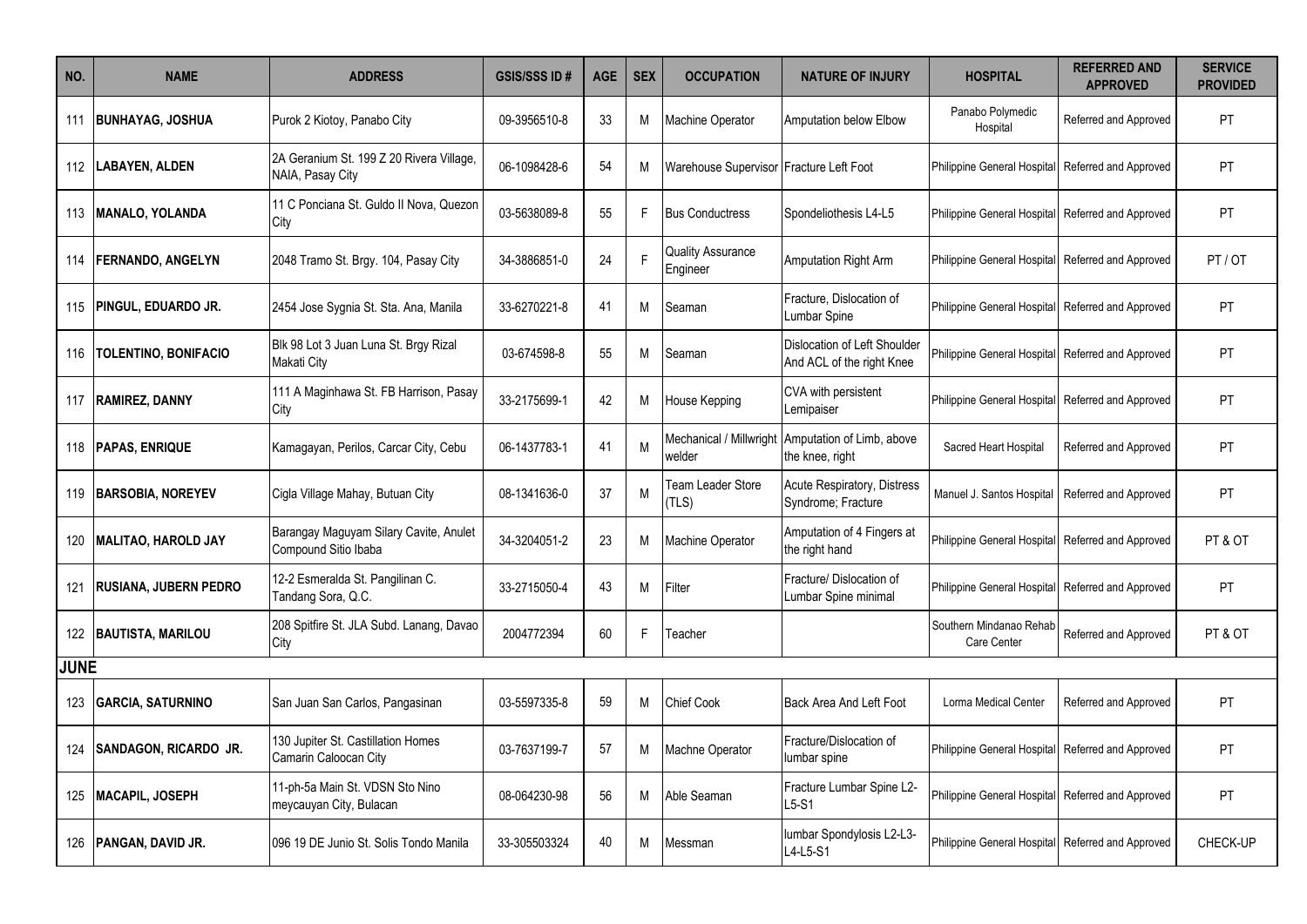| NO. | <b>NAME</b>                  | <b>ADDRESS</b>                                                     | <b>GSIS/SSS ID#</b> | <b>AGE</b> | <b>SEX</b> | <b>OCCUPATION</b>             | <b>NATURE OF INJURY</b>                                                      | <b>HOSPITAL</b>                                            | <b>REFERRED AND</b><br><b>APPROVED</b> | <b>SERVICE</b><br><b>PROVIDED</b> |
|-----|------------------------------|--------------------------------------------------------------------|---------------------|------------|------------|-------------------------------|------------------------------------------------------------------------------|------------------------------------------------------------|----------------------------------------|-----------------------------------|
| 127 | <b>DEGAMO, MARLON</b>        | Juano Compound Looc, Mandaue City                                  | 06-4062932-0        | 36         | М          | <b>Machine Operator</b>       | Amputation of midfoot, right                                                 | Sacred Heart Hospital                                      | Referred and Approved                  | PT                                |
| 128 | <b>GUILLEN, REYNALDO</b>     | Sagua, Anini-ay, Antique                                           | 03-9033671-4        | 53         | M          | Seaman                        | Lumbar spine injury                                                          | West Visayas State<br>University Medical Center            | Referred and Approved                  | PT                                |
| 129 | <b>ADRIANO, MICHAEL</b>      | Zone 3 Brgy. Ticud, La Paz, Iloilo City                            | 03-9938807-7        | 45         | м          | Engine Mechanic               | Lumbar spine injury                                                          | St. Paul's Hospital of Iloilo                              | Referred and Approved                  | <b>PT</b>                         |
| 130 | <b>CEPRIANO, ALBERT</b>      | Deca Homes, Pavia, Iloilo City                                     | 07-2746856-9        | 27         | M          | <b>Galley Utility Trainee</b> | Skin lesions, bilateral hands                                                | St. Paul's Hospital of Iloilo                              | Referred and Approved                  |                                   |
| 131 | <b>JUANITO ZILABBO</b>       | Lot 58 Phase 5 C6 Road Alrich Napinoan<br>Taguig City              | 33-8807411-1        | 34         | M          | Maintenance                   | Amputation Left Above Knee Philippine General Hospital Referred and Approved |                                                            |                                        | <b>PT</b>                         |
|     | 132   RODRIGUEZ, DENNIS      | NHA, Buhangin, Davao City                                          | 06-3761403-4        | 26         | M          | Laborer                       | Amputation of finger, (left-<br>index, middle and little)                    | Panabo Polymedic<br>Hospital                               | Referred and Approved                  | Consultation                      |
|     | 133   PACILAN, PEARL DIA DEM | Curadang St. Lanzona Subd., Matina,<br>Aplaya, Davao City          | 09-3758799-7        | 25         | F.         | Warehouse in-charge           | Frcture right leg                                                            | Mindanao Orthopedic<br>Sports and Rehabilitation<br>Center | Referred and Approved                  | PT                                |
| 134 | ICHON, JOEL                  | Lower Maibu-A, Subangdaku, Mandaue<br>City                         | 06-1184933-3        | 48         | М          | Welder/Mechanic               | Amputation of right foot                                                     | Sacred Heart Hospital                                      | Referred and Approved                  | PT                                |
|     | 135   ARABEJO, DEXIE         | #14 P. Guevarra St., West Modern Site,<br>Aurora Hill, Baguio City | 01-2499872-6        | 39         | F.         | Cook/House Keeper             | Fracture, shaft of humerus,<br>left                                          | <b>Baguio General Hospital</b><br>and Medical Center       | Referred and Approved                  | <b>PT</b>                         |
|     | 136 RAGYA, JR. PERFECTO      | majada-in Vista Housing, Canlubang,<br>Calamba, Laguna             | 05-0743320-6        | 34         | М          | <b>Forklift Operator</b>      | Left leg injury                                                              | Calamba Medical Center                                     | Referred and Approved                  | PT                                |
| 137 | <b>BERZABAL, INGEMAR II</b>  | #0017 Upper Summit Ville, Putatan<br>Muntinlupa City               | 34-3852682-3        | 24         | м          | Installer of Elevator         | Lock nail left femur                                                         | Philippine General Hospital Referred and Approved          |                                        | PT                                |
| 138 | <b>REYES, CARLOS</b>         | 3rd St. Sitio Halang, San Isidro Cainta<br>Rizal                   | 03-9195841-8        | 51         | М          | <b>AB Seaman</b>              | Anterio cruciate legament<br>rigth knee                                      | Philippine General Hospital   Referred and Approved        |                                        | PT                                |
|     | 139 SALVOSA, ARNOLD          | Brgy. Sibulan Polillo, Quezon City                                 | 00-023979-3         | 37         | М          | Police Officer-PNP            | Traumatic amputation, Ist<br>digit left hand                                 | Philippine General Hospital Referred and Approved          |                                        | PT                                |
|     | 140 SISON, DANTE             | 98 C. Urbano Velasco Ave. Pinagbuhatan<br>Pasig City               | 03-780900-1         | 54         | М          | Steelman                      | Cerebro vascular blood right<br>multiple knee fracture<br>secondary          | Philippine General Hospital   Referred and Approved        |                                        | <b>PT</b>                         |
|     | 141 BABAGAY, BRYLLE          | Pinamopoan, Capoocan, Leyte                                        | 2004743010          | 25         | М          | Teacher I                     | Disc herniation                                                              | Divine Word Hospital                                       | Referred and Approved                  | PT                                |
|     | 142 MAKILANG, JESSIE         | Prk 5 Sto. Nino, Brgy., Apopong, General<br>Santos City            | 09-2418597-5        | 36         | Μ          | Recorder/Checker              | Fracture right arm                                                           | St. Elizabeth Hospital                                     | Referred and Approved                  | PT                                |
| 143 | <b>IGNACIO, GIRLIE</b>       | Purok 6, Tausayan, Zamboanga City                                  | 10-0486916-5        | 41         | Μ          | <b>Factory Worker</b>         | Soft tissue contusion right<br>ankle, ligament strain                        | West Metro Medical Center Referred and Approved            |                                        | PT                                |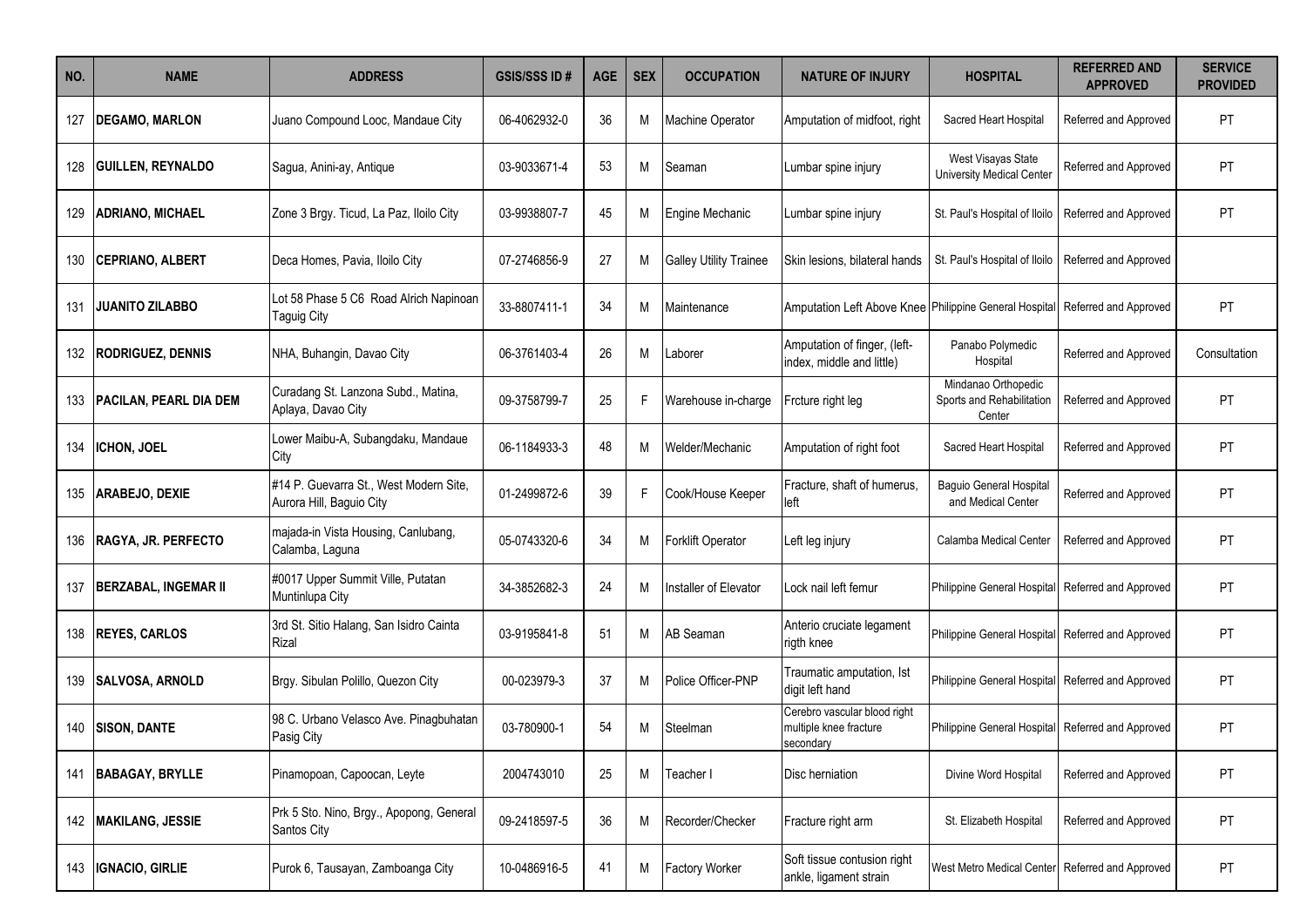| NO.         | <b>NAME</b>                   | <b>ADDRESS</b>                                             | <b>GSIS/SSS ID#</b> | <b>AGE</b> | <b>SEX</b> | <b>OCCUPATION</b>          | <b>NATURE OF INJURY</b>                                                | <b>HOSPITAL</b>                                           | <b>REFERRED AND</b><br><b>APPROVED</b> | <b>SERVICE</b><br><b>PROVIDED</b> |
|-------------|-------------------------------|------------------------------------------------------------|---------------------|------------|------------|----------------------------|------------------------------------------------------------------------|-----------------------------------------------------------|----------------------------------------|-----------------------------------|
| 144         | <b>SININING, JUNEKEY</b>      | Purok 8 New Visayas, Panabo City                           | 09-2835531-6        | 34         | М          | Maintenance                | Amputationf of middle finger<br>left                                   | Panabo Polymedic<br>Hospital                              | Referred and Approved                  | Consultation                      |
|             | 145   ALBELDA, JEFFREY        | Purok Leo Lasang, Davao City                               | 09-2902979-3        | 29         | M          | Machine Operator           | Mangled hand right secondary<br>to industrial injury                   | Panabo Polymedic<br>Hospital                              | Referred and Approved                  | Consultation and<br>Xray          |
| 146         | NOPRADA, JOJO                 | #20 Brgy. Altura South, Tanauan City,<br>Batangas          | 33-6858792-9        | 36         | М          | <b>Forklift Operator</b>   | Disc bulge; left shoulde pain<br>and spinal injury                     | <b>Tanuan Medical Center</b>                              | Referred and Approved                  | PT                                |
| <b>JULY</b> |                               |                                                            |                     |            |            |                            |                                                                        |                                                           |                                        |                                   |
| 147         | <b>TAGULAO, RODERICK</b>      | Brgy. Lokeb Sur, Malasiqui, Pangasinan                     | 02-1814887-7        | 38         | М          | Mechanic                   | Fracture foot, metatarsal left:<br>amputation of left fingers          | <b>Baquio General Hospital</b><br>and Medical Center      | Referred and Approved                  | Consultation                      |
| 148         | <b>VALMONTE, RICHARD</b>      | Brgy. Balidbid, Salcedo, Ilocos Sur                        | 33-8078181-3        | 34         | М          | <b>Bus Conductor</b>       | Mangled right foot; lacerated<br>wound left foor                       | Lorma Medical Center                                      | Referred and Approved                  | <b>PT</b>                         |
| 149         | <b>VERBO, VERNON</b>          | Gusing Norte, Naguillian, La Union                         | 01-2158573-4        | 39         | M          | Mason                      | Fracture both legs                                                     | Lorma Medical Center                                      | Referred and Approved                  | PT                                |
| 150         | <b>PADUA, MARCELINO JR.</b>   | #89 Alley 6 Kalayaan B. Batasan Hills,<br>Quezon City      | 33-8218719-8        | 43         | м          | <b>Crane Operator</b>      | Fracture right hip                                                     | Philippine General Hospital                               | Referred and Approved                  | PT                                |
|             | 151   PAZ, LERLEY             | 2626 B4 Sulu, Brgy. 380 District III, Sta.<br>Cruz, Manila | 33-8414692-0        | 41         | М          | Fireman                    | Dislocation/fracture of<br>lumbar spine                                | Philippine General Hospital                               | Referred and Approved                  | PT                                |
| 152         | <b>BAUTISTA, STEPHANIE</b>    | 69A, 13th Avenue, Brgy. Socorro, Cubao,<br>Quezon City     | 34-4738449-6        | 21         | F          | Feeder                     | Above elbow amputation,<br>right                                       | Philippine General Hospital                               | Referred and Approved                  | PT and OT                         |
| 153         | <b>PACUDAN, VIRGILIO</b>      | 1817 San Marcelino St., Malate, Manila                     | 03-6548929-8        | 54         | м          | 3rd Engineer               | Spinal injury L4, L5-S1                                                | Philippine General Hospital                               | Referred and Approved                  | PT and Xray                       |
| 154         | <b>BUCU, MATER</b>            | 314B Gerodias St., San Vicente, San<br>Pedro, Laguna       | 33-1283567-2        | 49         | F          | <b>Material Controller</b> | Fracture right leg                                                     | Calamba Medical Center                                    | Referred and Approved                  | PT and Xray                       |
| 155         | <b>ABIADO, PHILIPP GERICO</b> | 1169 San Pedro St., Janiuay, Iloilo                        | 07-2340255-0        | 28         | М          | collector                  | Fracture right foot and<br>fracture left clavicle                      | St. Paul's Hospital of Iloilo                             | Referred and Approved                  | PT                                |
| 156         | DELGADO, CARLOS JR.           | Ungka II, Pavia, Iloilo                                    | 09-2696185-4        | 35         | М          | <b>Security Guard</b>      | Fracture arm, left                                                     | West Visayas State<br><b>University Medical Center</b>    | Referred and Approved                  | PT                                |
| 157         | <b>VILLACERAN, GIDEON</b>     | Sitio Alliance Two Hearts, Basak,<br>Mandaue City          | 04-2404493-0        | 31         | м          | <b>Production Crew</b>     | Left hand injury                                                       | South Western University<br><b>Medical Center</b>         | Referred and Approved                  | <b>PT</b>                         |
| 158         | <b>SAAVEDRA, JOSELITO</b>     | Silway, San Juan, Gen. Santos City                         | 09-1316744-1        | 53         | м          | <b>Security Guard</b>      | Iniured left arm                                                       | St. Elizabeth Hospital                                    | Referred and Approved                  | <b>PT</b>                         |
| 159         | <b>DULATRE, CECILIA</b>       | 69 Purok Pidawan, Loakan prope, Baguio<br>City             | 01-0663443-5        | 55         | F.         | <b>Machine Operator</b>    | Fracture, close complete,<br>undispalced base of 5th<br>metatarsal (R) | Saint Louis University<br>Hospital of the Sacred<br>Heart | Referred and Approved                  | PT                                |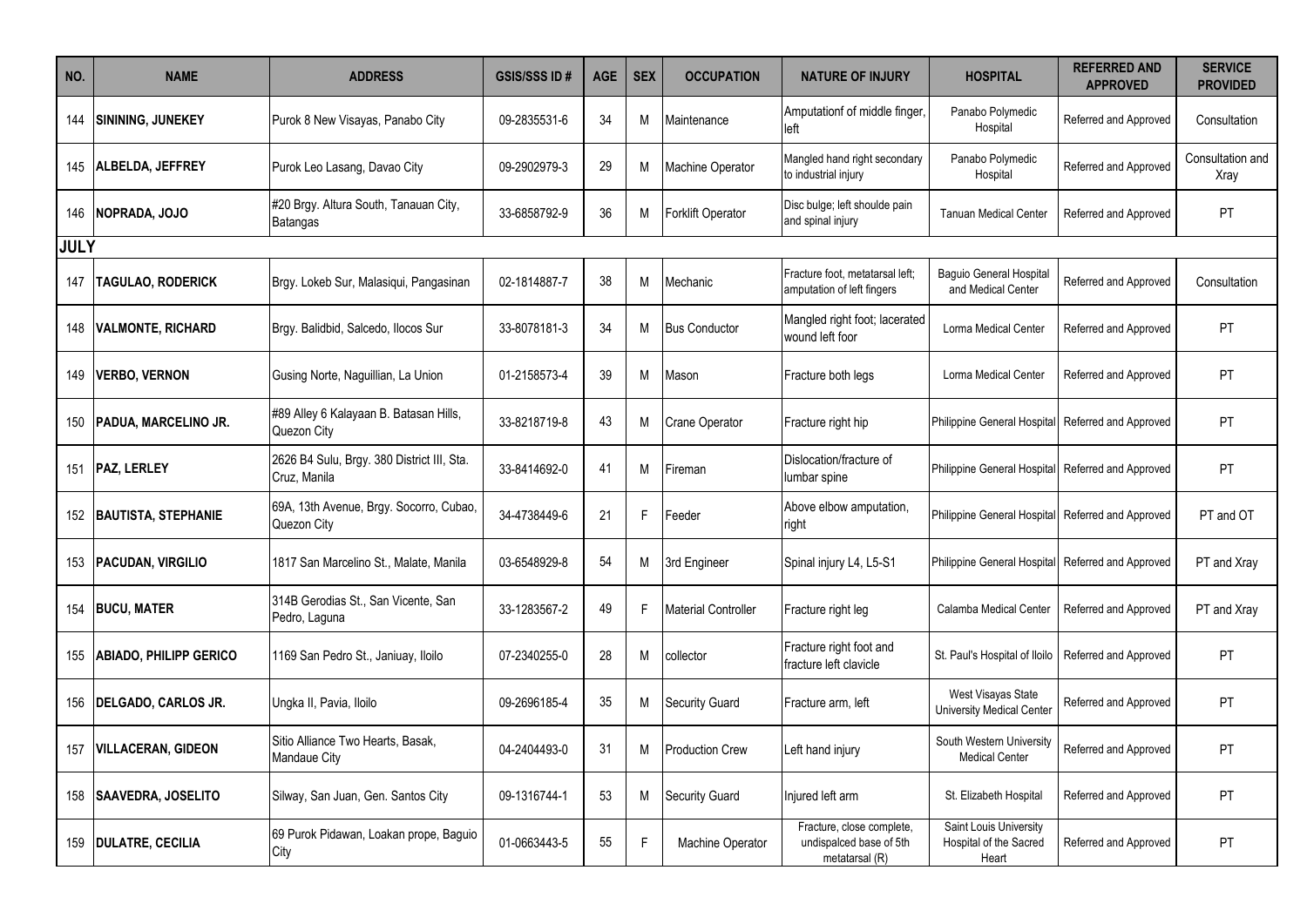| NO.           | <b>NAME</b>                | <b>ADDRESS</b>                                                                                                      | <b>GSIS/SSS ID#</b> | <b>AGE</b> | <b>SEX</b> | <b>OCCUPATION</b>                      | <b>NATURE OF INJURY</b>                                            | <b>HOSPITAL</b>                                                             | <b>REFERRED AND</b><br><b>APPROVED</b> | <b>SERVICE</b><br><b>PROVIDED</b> |
|---------------|----------------------------|---------------------------------------------------------------------------------------------------------------------|---------------------|------------|------------|----------------------------------------|--------------------------------------------------------------------|-----------------------------------------------------------------------------|----------------------------------------|-----------------------------------|
| 160           | <b>BASTAWANG, MARK</b>     | LD-53A Lubas Proper, La Trinidad,<br>Benguet                                                                        | 01-0453969-7        | 63         | M          | Electrician Helper/Shift<br>Supervisor | Degenerative Cervical<br>Sponydlosis                               | Saint Louis University<br>Hospital of the Sacred<br>Heart                   | Referred and Approved                  | <b>PT</b>                         |
| 161           | <b>GUIRAL, DIOMAR</b>      | 214 Guingona Subd. Jose St., Butuan<br>City                                                                         | PNP                 | 31         | М          | Police Officer-PNP                     | Popen III A complete displaced<br>commuted distal                  | Manuel J. Santos Hospital                                                   | Referred and Approved                  | PT                                |
| 162           | <b>GARCIA, WILFREDO</b>    | Brgy. Rizal, Prieto Diaz, Sorsogon                                                                                  | 08-0584057-5        | 56         | M          | eadman/Foreman                         | Lumbosacral spine injury                                           | Sorsogon Medical Mission<br>Group Hospital & Health<br>Services Cooperative | Referred and Approved                  | PT                                |
| 163           | <b>CORVERA, MARCELO</b>    | Casili, Consolacion, Cebu                                                                                           | 06-2328627-2        | 37         | M          | <b>Security Guard</b>                  | Transverse fracture, distal<br>third, distal phalange, first digit | Sacred Heart Hospital                                                       | Referred and Approved                  | Consultation                      |
| 164           | <b>DUMAS, JR. ERNESTO</b>  | Pagan Grande, Marilog District, Davao<br>City                                                                       | 09-4139095-0        | 29         | м          | <b>Production Crew</b>                 | Below the amputation, right                                        | Panabo Polymedic<br>Hospital                                                | Referred and Approved                  | Consultation                      |
| 165           | <b>MAGAPE, RENANTE</b>     | Jerome St., Agdao, Davao City                                                                                       | 09-4118265-0        | 23         | M          | Machine Operator                       | Amputation of thumb, ring,<br>litle fingers, left                  | Panabo Polymedic<br>Hospital                                                | Referred and Approved                  | Consultation                      |
| 166           | PIODOS, DOMINGO            |                                                                                                                     | 06-1019437-7        | 50         | М          | <b>Office Employee</b>                 | Fractured right leg                                                | Philippine General Hospital                                                 | Referred and Approved                  | <b>PT</b>                         |
| 167           | <b>CALIGUIRAN, EDMUND</b>  | 0125 Gonzales St., Nagkaisang Nayon,<br>Novaliches, Quezon City                                                     | 34-1233305-8        | 30         | M          | Asst. Machine<br>Operator              | Amputation of left hand<br>(wrist)                                 | Philippine General Hospital                                                 | Referred and Approved                  | OT                                |
| 168           | <b>MARCO, JR. MEYNARDO</b> | B3 L19 Platinum St., Queensland 2 Subdivision,<br>Damong Maliit, Brgy. Nagkaisang Nayon,<br>Novaliches, Quezon City | 03-9230320-8        | 49         | M          | Seaman                                 | Rotator cuff tear                                                  | Philippine General Hospital                                                 | Referred and Approved                  | PT                                |
| 169           | <b>VICTORIO, JULIO</b>     | 113 Adante St., Tanong, Malabon City                                                                                | 33-6880289-5        | 38         | М          | <b>Brine Man</b>                       | Amputation of index finger.<br>left distal phalanx                 | Philippine General Hospital                                                 | Referred and Approved                  | OT                                |
| 170           | <b>VELUZ, MAMERTO JR.</b>  | Ascoville, Purok 7, Manggahan, Tala,<br>Caloocan City                                                               | 09-1485583-3        | 44         | м          | <b>Bus Conductor</b>                   | Fractured left leg due to<br>aunshot wound                         | Philippine General Hospital                                                 | Referred and Approved                  | Consultation                      |
| 171           | GALLARDO, JONATHAN         | Sta. Lucia, Aringay, La Union                                                                                       | 01-1694965-7        | 35         | М          | <b>TLC Router</b>                      | Injured left hand (finger)                                         | Lorma Medical Center                                                        | Referred and Approved                  | Consultation and<br>Xray          |
|               | 172 DULLANO, OTTERSON      | Blk 53 Lot 7 8th 27th St., Villamor<br>Airbase, Pasay City                                                          | 34-0504834-7        | 36         | м          | Seaman/Messman                         | Herniated Pulposus L4-L5,<br>$L5-S1$                               | Philippine General Hospital                                                 | Referred and Approved                  | <b>PT</b>                         |
| 173           | <b>ATIENZA, DANTE</b>      | 291 P. Linco St., Rosario, Rodriguez,<br>Rizal                                                                      | 33-0516130-8        | 57         | М          | Seaman/Bosun                           | Back pain; L4-L5                                                   | Philippine General Hospital                                                 | Referred and Approved                  | PT                                |
| <b>AUGUST</b> |                            |                                                                                                                     |                     |            |            |                                        |                                                                    |                                                                             |                                        |                                   |
| 174           | <b>DELA CRUZ, ROMEL</b>    | Purok Bovers Lane, Brgy. Masao,<br>Tungawan, Zamboanga Sibugay                                                      | <b>PNP</b>          | 49         | м          | Police Officer 3                       | S/P gunshot wound on left<br>shoulder                              | West Metro Medical Center                                                   | Referred and Approved                  | Consultation                      |
|               | 175  RAMIREZ, JOSE RAY     | Quimpo, Boulevard Ecoland, Davao City                                                                               | 2002975879          | 57         | м          | Medical Officer I                      | T/C Fracture on left shoulder<br>and hip                           | Mindanao Orthopedic<br>Sports and Rehabilitation<br>Center                  | Referred and Approved                  | PT                                |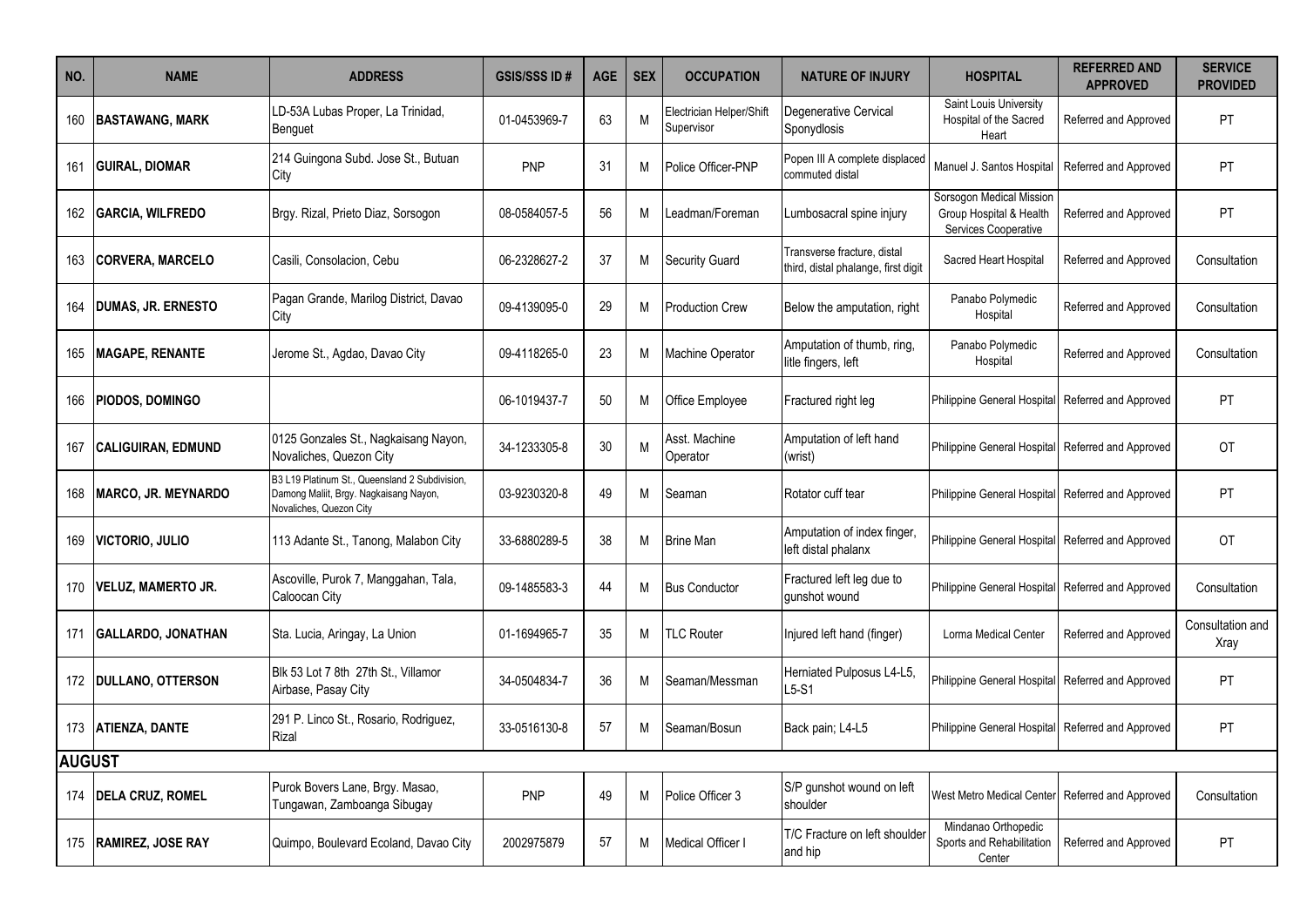| NO. | <b>NAME</b>                | <b>ADDRESS</b>                                                                     | <b>GSIS/SSS ID#</b>     | <b>AGE</b> | <b>SEX</b> | <b>OCCUPATION</b>                | <b>NATURE OF INJURY</b>                                               | <b>HOSPITAL</b>                                               | <b>REFERRED AND</b><br><b>APPROVED</b> | <b>SERVICE</b><br><b>PROVIDED</b> |
|-----|----------------------------|------------------------------------------------------------------------------------|-------------------------|------------|------------|----------------------------------|-----------------------------------------------------------------------|---------------------------------------------------------------|----------------------------------------|-----------------------------------|
| 176 | LINGAMEN, GERRY JR.        | Progress Homes Kaunlaran St., Blk 10 Lot 9<br>Del Rosario, Canaman, Cam Su         | 05-0876919-9            | 28         | М          | Sales Collector                  | Fracture Close completed<br>displace distal 3rd clavicle,<br>riaht    | Naga Imaging Center<br><b>Cooperative Doctors</b><br>Hospital | Referred and Approved                  | PT                                |
| 177 | <b>NUEVO, RUEL</b>         | Purok Masipag, Brgy. Sta. Cruz,<br><b>Koronadal City</b>                           | <b>PNP</b>              | 33         | м          | Police Officer 2                 | Fracture close comminuted<br>distal 3rd radius left                   | Dr. Arturo P. Pingoy<br><b>Medical Center</b>                 | Referred and Approved                  | PT                                |
| 178 | LEDESMA, ELMER             | Begonia St. Lot 9 Blk 10 Phase 1 Elepian<br>Homes, Bahay Pare, Meycauayan, Bulacan | 03-6698831-6            | 57         | м          | Bosun/Seaman                     | Calcific tendinitis of the<br>rotator cuff                            | Philippine General Hospita                                    | Referred and Approved                  | PT                                |
| 179 | <b>RELUCIO, AREIL</b>      | Zone 4 Brgy. Candato, Libmanan,<br><b>Camarines Sur</b>                            | 03-7852211-3            | 52         | M          | Able Seaman                      | Fracture of right thumb                                               | Naga Imaging Center<br><b>Cooperative Doctors</b><br>Hospital | Referred and Approved                  | <b>PT</b>                         |
| 180 | JALINA, RENEE              | 15 Dingle St., Napoco Village, Pasong<br>Tamo, Tandang Sora, Quezon City           | 2001126525              | 61         | F          | Presidential Staff<br>Officer IV | Amputation of below knee,<br>right                                    | <b>UERMMMCI</b>                                               | Referred and Approved                  | Consultation                      |
| 181 | DEL MUNDO, JASTINE AJ      | 376 San Vicente, Macabebe, Pampanga                                                | 02-3933876-3            | 25         | м          | _ineman                          | Disarticulation of left arm and<br>amputation of below elbow.<br>iaht | Mother Teresa of Calcutta<br><b>Medical Center</b>            | Referred and Approved                  | PT                                |
|     | 182 CUEVAS, FERDINAND      | Upper Pasonanca, Zamboanga City                                                    | 2004878575              | 39         | М          | Traffic Enforcer                 | Cardiovascular accident                                               | West Metro Medical Center                                     | Referred and Approved                  | PT                                |
| 183 | <b>RAMOS, VLADIMIR</b>     | Sta. Maria, Zamboanga City                                                         | AFP-Phil. Army          | 29         | М          | <b>IPrivate first class</b>      | Traumatic brain injury                                                | West Metro Medical Center                                     | Referred and Approved                  | PT                                |
| 184 | LUMANTA, BENGIE            | Purok 5-A Kawayanan, Talomo. Sto.<br>Tomas, Kapalong Davao del Norte               | 09-3172267-7            | 26         | M          | <b>Utility Man</b>               | Lacerated wound right arm                                             | Mindanao Orthopedic<br>Sports and Rehabilitation<br>Center    | Referred and Approved                  | Consultation                      |
|     | 185   MARTINEZ, JONATHAN   | Lubo Brgy. Zone 1, Sta. Cruz, Davao del<br>Sur                                     | 09-2481902-1            | 35         | M          | <b>Machine Operator</b>          | Deep laceration                                                       | Mindanao Orthopedic<br>Sports and Rehabilitation<br>Center    | Referred and Approved                  | PT                                |
| 186 | PUNA, AIZA                 | Mausing Zone 1, Sta. Cruz, Davao del<br>Sur                                        | 09-4023223-9            | 28         | F          | Farer                            | Hand fracture, left                                                   | Mindanao Orthopedic<br>Sports and Rehabilitation<br>Center    | Referred and Approved                  | PT                                |
| 187 | <b>ASTROLOGO, ALAN REY</b> | Baldoza, La Paz, Iloilo City                                                       | 34-0477992-1            | 32         | м          | <b>Machine Operator</b>          | Amputation of left hand                                               | St. Paul's Hospital of Iloilo                                 | Referred and Approved                  | Consultation                      |
| 188 | <b>ANORE, FRANCISCO</b>    | 8001 Brgy. Hanggang Dila, Bay. Laguna                                              | 04-2106790-7            | 47         | М          | Maintenance Crew                 | Fracture left leg                                                     | Calamba Medical Center                                        | Referred and Approved                  | PT                                |
| 189 | <b>DE LEON, DANILO</b>     | Puerto Bello Merida, Leyte                                                         | LP-55033102789          | 63         | м          | Administrative Aide I            | Broken left clavicle                                                  | <b>OSPA-Farmers' Medical</b><br>Center                        | Referred and Approved                  | <b>PT</b>                         |
|     | 190 MISA, EDGARDO          | Purok 6 Libertad, Isabel, Leyte                                                    | 06-1736268-1            | 53         | м          | Checker                          | Injured right index finger                                            | <b>OSPA-Farmers' Medical</b><br>Center                        | Referred and Approved                  | PT                                |
|     | <b>SEPTEMBER</b>           |                                                                                    |                         |            |            |                                  |                                                                       |                                                               |                                        |                                   |
|     | 191   DURANO, JOSE JR.     | Salag, Tabogon, Cebu                                                               | LRN-006-0013-<br>4610-7 | 51         | М          | Admin Aide I                     | Fracture right finger                                                 | Southwestern University<br><b>Medical Center</b>              | Referred and Approved                  | OT                                |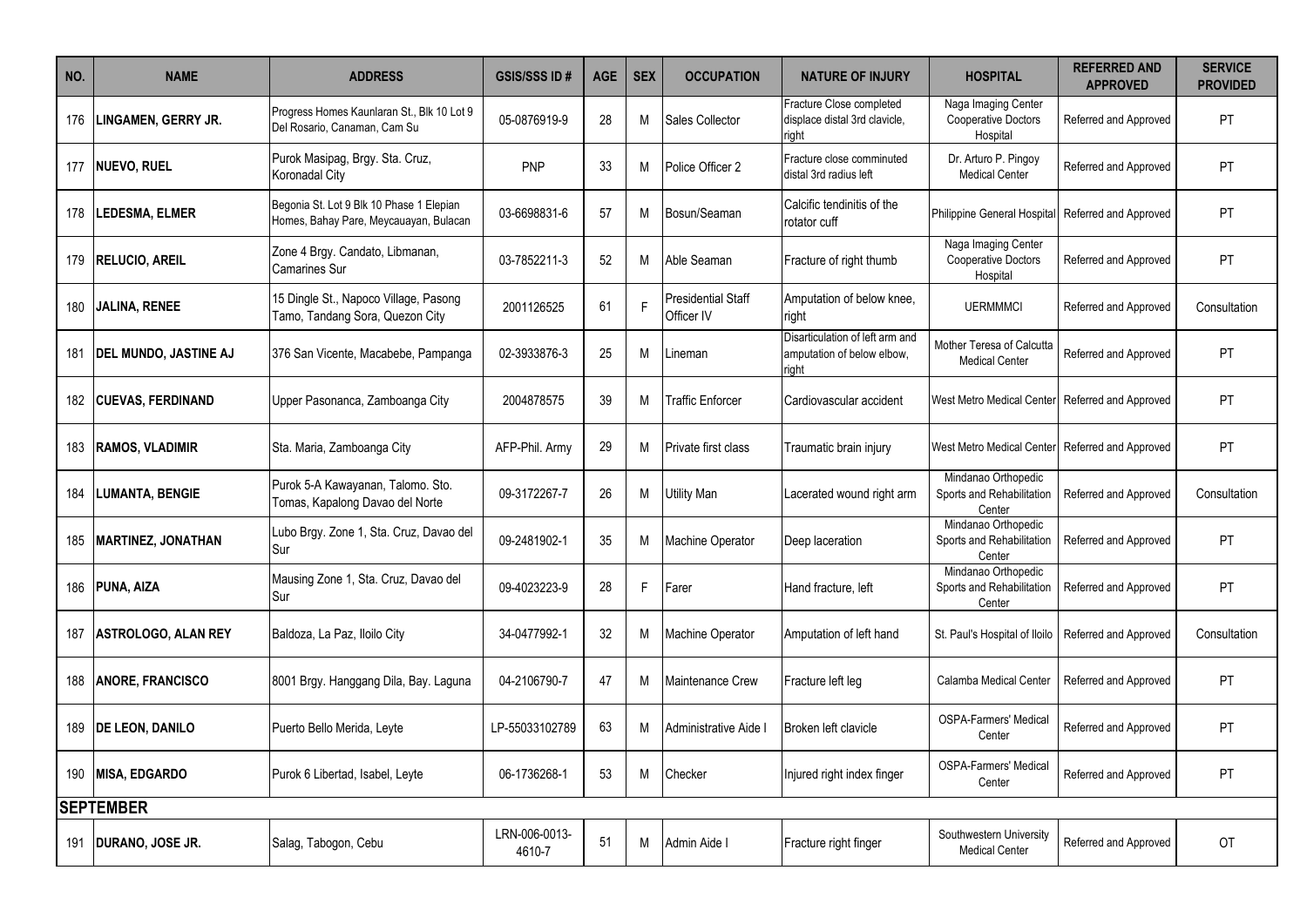| NO. | <b>NAME</b>                 | <b>ADDRESS</b>                                                 | <b>GSIS/SSS ID#</b> | <b>AGE</b> | <b>SEX</b> | <b>OCCUPATION</b>                 | <b>NATURE OF INJURY</b>                                                   | <b>HOSPITAL</b>                                                | <b>REFERRED AND</b><br><b>APPROVED</b> | <b>SERVICE</b><br><b>PROVIDED</b> |
|-----|-----------------------------|----------------------------------------------------------------|---------------------|------------|------------|-----------------------------------|---------------------------------------------------------------------------|----------------------------------------------------------------|----------------------------------------|-----------------------------------|
|     | 192   FLORES, ROCKIE        | Purok 9 Sevilla San Fernando City La<br>Union                  | 01-0917046-2        | 45         | M          | Driver                            | Fracture right wrist                                                      | Lorma Medical Center                                           | Referred and Approved                  | Consultation                      |
| 193 | <b>OPERIO, QUIRINO JR.</b>  | 387 Dayao St., Balut Tondo Manila                              | 34-0318459-1        | 34         | М          | Machine Operator                  | <b>Trumatic Amputation 2nd to</b><br>4th finger left                      | Philippine General Hospital                                    | Referred and Approved                  | OT                                |
| 194 | TABUAN, JEANLYN             | Lot 1 Blk 8A Ph 1 Coz Rosario, Cavite                          | 33-1788976-2        | 43         | F.         | <b>Production Operator</b>        | Trumatic amputation 5th<br>finger and right finger fx<br>open p2 If right | <b>UERM</b>                                                    | Referred and Approved                  | Consultatuion                     |
| 195 | <b>VALDEZ, FELYCELESTIO</b> | Tawi tawi Poro point, CSFW                                     | 01-0413044-9        | 60         | М          | Loader Operartor                  | <b>Stroke</b>                                                             | <b>Lorma Medical Center</b>                                    | Referred and Approved                  | PT                                |
| 196 | <b>CAPE, ALLAN</b>          | Impalutao, Impasug-ong, Bukidnon                               | 08-1821700-1        | 33         | М          | <b>Material Handler</b>           | Mangled Extremity, Hand<br>right, wrist disarticulation                   | Northern Mindanao<br><b>Medical Center</b>                     | Referred and Approved                  | PT                                |
| 197 | <b>APOLINARIO, ROMMEL</b>   | Daisy road, Guiwan Zamboanga City                              | 6003-180148-9       | 58         | Μ          | <b>Collecting Officer</b>         | CVA right side                                                            | West Metro Medical Center                                      | Referred and Approved                  | PT                                |
| 198 | DOMINGO, OFELIA             | Sta. Catalina Zamboanga City                                   | 5606-260031-5       | 62         | М          | Regional Director<br>(DOLE 9)     | OA of right finger                                                        | West Metro Medical Center                                      | Referred and Approved                  | PT                                |
| 199 | <b>CAJALNE, ANTONIO</b>     | 45 Silver road, Pilar Village Las Pinas                        | 03-5143425-7        | 60         | М          | <b>Crane Driver</b>               | Mild dislocation bulges L1 to<br>L5                                       | Philippine General Hospital                                    | Referred and Approved                  | PT                                |
| 200 | <b>REBENQUE, ANTHONY</b>    | #121 Sitio Yakal Brgy. Labutin Sta. Cruz<br>Laquna             | 03-874704-8         | 48         | М          | 3rd Mate Officer                  | Back injury                                                               | Holy Family Health Service<br>Inc.                             | Referred and Approved                  | PT                                |
| 201 | <b>BANTILAN, JUAN</b>       | Pleasant View Subd. Pagsabungan<br>Sector 2 Mandaue City, Cebu | 06-1202893-3        | 53         | М          | Oiler                             | Cervical spinal injury                                                    | Southwestern University<br><b>Medical Center</b>               | Referred and Approved                  | PT                                |
| 202 | <b>OPINALDO, LAILA</b>      | 111 Honeymoon road., Holy Ghost<br><b>Baguio City</b>          | 01-0740653-6        | 56         | F.         | Nursing Aide                      | Orthopedic neck, spine                                                    | Saint Louis University<br>Hospital of the Sacred<br>Heart      | Referred and Approved                  | <b>PT</b>                         |
| 203 | <b>BURLAOS, DEMOSTHENES</b> | Ibabao, Cordova Cebu                                           | 06-1449854-5        | 52         | М          | Seaman/Able<br>Seaman/Stiring man | Traumatic injury the lumbar<br>area                                       | Southwestern University<br><b>Medical Center</b>               | Referred and Approved                  | PT                                |
| 204 | <b>BALBA, ARIEL</b>         | Kayle Rosas St., San Mateo San Pablo<br>City                   | 04-3478055-6        | 36         | М          | <b>Production Operator</b>        | Right leg injury                                                          | <b>Community General</b><br>Hospital of San Pablo<br>City Inc. | Referred and Approved                  | PT                                |
| 205 | <b>DOCOT, ERWIN</b>         | B16 Lot 10 St. Joseph Homes 1 Brgy.<br>Gulod Cabuayao, Laguna  | 05-0830904-1        | 40         | Μ          | Company truck driver              | Right leg amputation                                                      | Calamba Medical Center                                         | Referred and Approved                  | Consultation                      |
| 206 | TOBINO, JAY MARK            | 253 Gate 20 Parola St., Area Tondo<br>Manila                   | 34-490268-0         | 25         | М          | Helper                            | Amputation 1st and 2nd<br>digits, left handd                              | <b>Philippine General</b><br>Hospital                          | Referred and Approved                  | Consultation                      |
| 207 | <b>HOMERES. MELCHOR</b>     | Brgy. 97 Cabalawan, Tacloban City                              | 06-2982880-9        | 52         | М          | Mason                             | Below elbow amputation, left                                              | Divine Word Hospital                                           | Referred and Approved                  | Xray &<br>Consultation            |
|     | <b>OCTOBER</b>              |                                                                |                     |            |            |                                   |                                                                           |                                                                |                                        |                                   |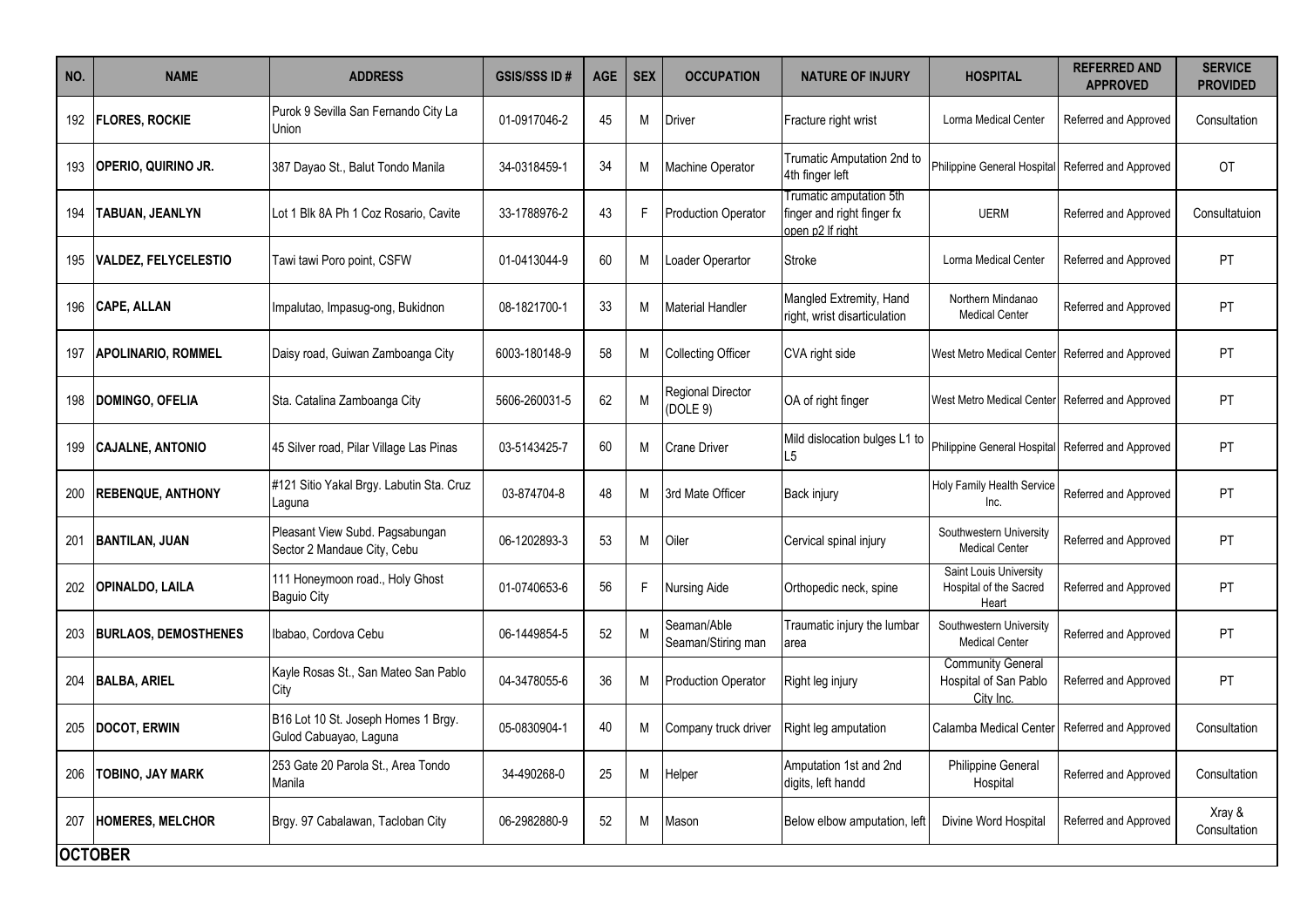| NO. | <b>NAME</b>                  | <b>ADDRESS</b>                                                     | <b>GSIS/SSS ID#</b> | <b>AGE</b> | <b>SEX</b> | <b>OCCUPATION</b>             | <b>NATURE OF INJURY</b>                                                         | <b>HOSPITAL</b>                                                             | <b>REFERRED AND</b><br><b>APPROVED</b> | <b>SERVICE</b><br><b>PROVIDED</b> |
|-----|------------------------------|--------------------------------------------------------------------|---------------------|------------|------------|-------------------------------|---------------------------------------------------------------------------------|-----------------------------------------------------------------------------|----------------------------------------|-----------------------------------|
| 208 | LOPERA, JOVITO               | 286 Purok 4 Rover Subdivision Tugos,<br>Sorsogon City              | 05-0680441-2        | 44         | М          | Sheller                       | Injury on right arm                                                             | Sorsogon Medical Mission<br>Group Hospital & Health<br>Services Cooperative | Referred and Approved                  | <b>PT</b>                         |
| 209 | <b>GONZALES, JOSEPH</b>      | San Juan St. Molo, Iloilo City                                     | 07-2824159-4        | 26         | М          | <b>Deck Trainee</b>           | Cervical injury                                                                 | St. Paul's Hospital of Iloilo                                               | Referred and Approved                  | PT                                |
| 210 | <b>BARRETTO, EDUARDO</b>     | Blk 6, Lot 3 Prima Homes, Alapan I-C<br>Imus Cavite                | 33-5472965-2        | 41         | м          | Able Bodied Seaman            | Compression fractured of L1<br>vertebral body                                   | St. Dominic Medical Center                                                  | Referred and Approved                  | PT                                |
| 211 | <b>SIENA, CRISELDA</b>       | Blk 1, Lot 28 Mt. View Palo Alto Calamba<br>City, Laguna           | 33-1184673-0        | 50         | F.         | Sewer                         |                                                                                 | Calamba Medical Center                                                      | Referred and Approved                  | PT                                |
|     | 212 <b>OLIVA, MONICO JR.</b> | Purok III Brgy. Puting Lupa Calamba City,<br>Laguna                | 04-3419677-1        | 37         | М          | Mechanica<br>Department       | Fracture of bone shoulder                                                       | Calamba Medical Center                                                      | Referred and Approved                  | <b>PT</b>                         |
| 213 | <b>LEOJA, ANNIEBELLA</b>     | Villa Sol 1 Labuin Pila Laguna                                     | 04-0908933-4        | 43         | F          | Sewing Machine<br>Operator    | Traumatic Abdominal Injury                                                      | Calamba Medical Center                                                      | Referred and Approved                  | <b>PT</b>                         |
| 214 | <b>JASO, LUZMINDA</b>        | 035 Sto. Nino St. Mayapa Calamba City,<br>Laguna                   | 03-8480304-6        | 48         | F.         | <b>AGL Cutting</b>            | <b>Right foot</b>                                                               | Calamba Medical Center                                                      | Referred and Approved                  | PT                                |
| 215 | <b>DAMASIG, ROSALINDA</b>    | B5 L P2 La Mesa Ridge Brgy. La Mesa,<br>Calamba, Laguna            | 33-1926509-6        | 46         | F.         | Sewer                         | L-12 knees L-12 elbow                                                           | Calamba Medical Center                                                      | Referred and Approved                  | Consultation                      |
| 216 | <b>CORTIGUERRA, CHERRY</b>   | Sitio Bukid Balele Tanuan Batangas                                 | 04-1761141-9        | 30         | F.         | <b>Machine Operator</b>       | Right leg injury                                                                | Calamba Medical Center                                                      | Referred and Approved                  | Consultation                      |
| 217 | <b>COSTALES, FERNANDO</b>    | Blk 12 Lot 52 Ramonita Darasa, Tanauan<br>City, Batangas           | 04-1786401-7        | 38         | М          | Technician                    | Left hand injury                                                                | <b>Tanuan Medical Center</b>                                                | Referred and Approved                  | <b>PT</b>                         |
|     | 218   ASTILLERO, NILSON      | Criscon Constreras Apartment 3rd flr. Ph<br>6 Sirang Lupa, Calamba |                     | 47         | М          | <b>Production Operator</b>    | Left index injury                                                               | Calamba Medical Center                                                      | Referred and Approved                  | Consultation                      |
| 219 | <b>MANGAMPO, JOEMAR</b>      | Sitio Bukid Balele Tanuan Batangas                                 | 04-1915020-8        | 35         | М          | Maintenance                   | Right hand injury                                                               | Calamba Medical Center                                                      | Referred and Approved                  | Consultation                      |
| 220 | LOBRIGO, PABLO JAN           | 355I P. Dandan St. Pasay City                                      | 33-7732816-6        | 34         | Μ          | <b>Galley Utility Trainee</b> | Traumatic amputation                                                            | Philippine General Hospital                                                 | Referred and Approved                  | Consultation                      |
| 221 | <b>PLATIL, MARLITO</b>       | 1852 H Oro B. St. Sta Ana Manila                                   | 33-2228109-6        | 40         | М          | AB                            | Fracture fingers on left hand Philippine General Hospital Referred and Approved |                                                                             |                                        | <b>OT</b>                         |
| 222 | <b>MENDOZA, ELIZA</b>        | 714 Redaza St., Naval Biliran                                      | B56F8ESN028         | 62         | F.         | Midwife III                   | Comminueted left patella                                                        | <b>ASP Physical Therapy</b><br>Clinic                                       | Referred and Approved                  | PT                                |
| 223 | <b>PAGAUITAN, AGRIPINO</b>   | Purok Cadena De Amor, Poblacion,<br>Tantangan                      |                     | 29         | М          | Army                          | Left ankle                                                                      | Dr. Arturo P. Pingoy<br><b>Medical Center</b>                               | Referred and Approved                  | PT                                |
| 224 | <b>ENOLPE, JOSE</b>          | Talungon, San Roque, Zamboanga City                                | 10-0304981-8        | 55         | M          | <b>Driver</b>                 | Low back pain                                                                   | West Metro Medical Center                                                   | Referred and Approved                  | PT                                |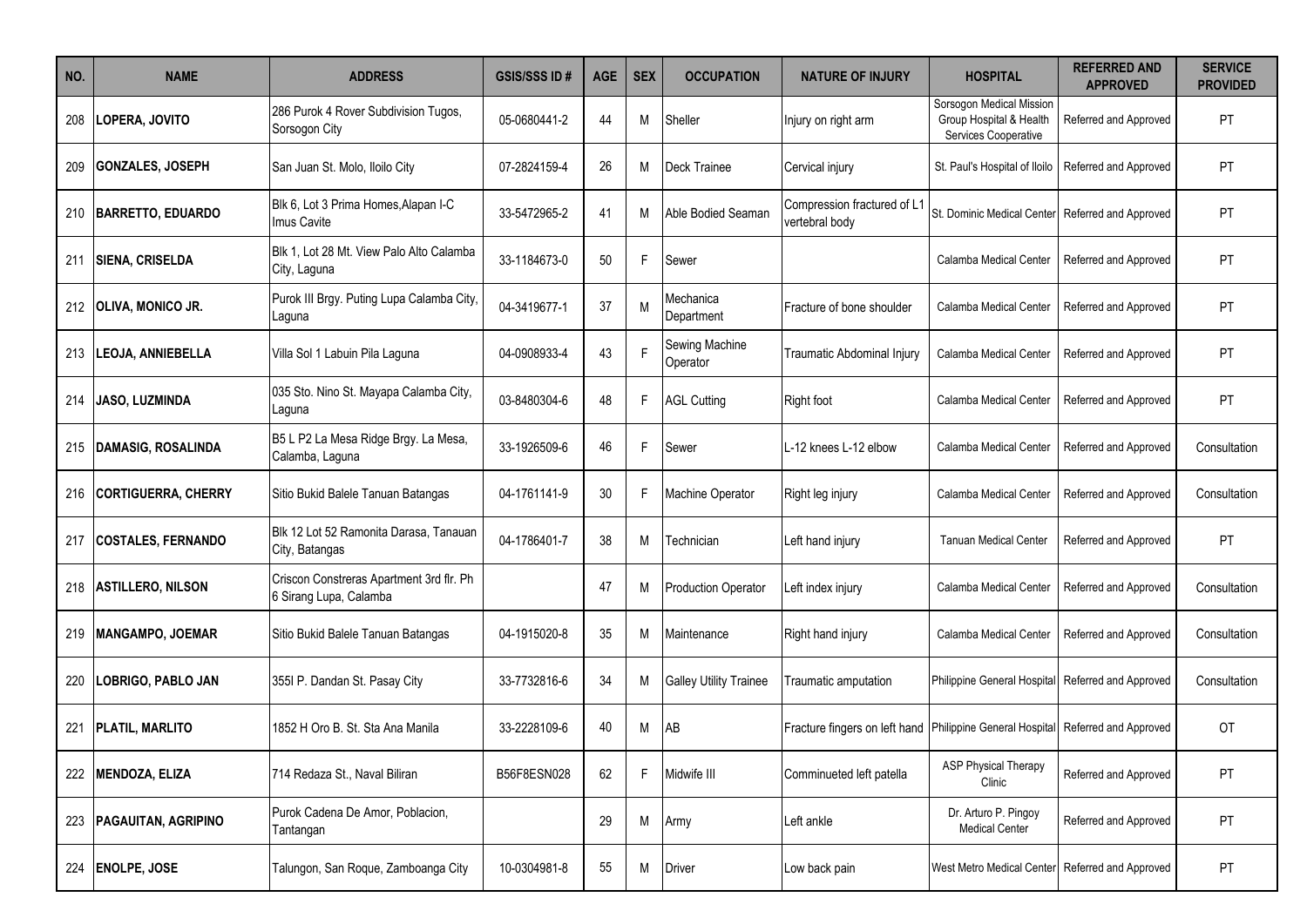| NO. | <b>NAME</b>             | <b>ADDRESS</b>                                                        | <b>GSIS/SSS ID#</b> | <b>AGE</b> | <b>SEX</b> | <b>OCCUPATION</b>          | <b>NATURE OF INJURY</b>                                            | <b>HOSPITAL</b>                                           | <b>REFERRED AND</b><br><b>APPROVED</b> | <b>SERVICE</b><br><b>PROVIDED</b> |
|-----|-------------------------|-----------------------------------------------------------------------|---------------------|------------|------------|----------------------------|--------------------------------------------------------------------|-----------------------------------------------------------|----------------------------------------|-----------------------------------|
| 225 | <b>SABALLA, EDWIN</b>   | San Joaquin St., District 04, Burauen<br>Leyte                        | 06-1769691-7        | 41         | м          | Branch head                | Cerebrovascular Disease                                            | <b>OSPA-Farmers' Medical</b><br>Center                    | Referred and Approved                  | PT.                               |
| 226 | <b>SEVILLA, JUNARD</b>  | Pasil Bilwang, Isabel Leyte                                           | 06-2693526-1        | 35         | M          | Helper                     | Amputation fingers with<br>avulsed skin & fracture bone            | <b>OSPA-Farmers' Medical</b><br>Center                    | Referred and Approved                  | PT.                               |
| 227 | <b>HADAP, RONNIE</b>    | B27 L3 Sto. Nino I, City of Dasmarinas,<br>Cavite                     | 04-1107466-7        | 39         | M          | <b>Production Operator</b> | <b>Herniated nucleus Pulposus</b>                                  | <b>St. Dominic Medical Center</b>                         | Referred and Approved                  | PT                                |
| 228 | <b>CATOLOS, ERIC</b>    | Blk 110 L11 K-57 St., Karangalan Village                              | 04-1071761-1        | 36         | М          | <b>Machine Helper</b>      | Amputation Index finger                                            | Philippine General Hospital Referred and Approved         |                                        | PT                                |
| 229 | <b>MAHILUM, RENANTE</b> | 1216 Kagitingan St., Tondo Manila                                     | 33-2540907-9        | 42         | M          | Bosun                      | Fracture dislocation of<br>umbar spine                             | Philippine General Hospital Referred and Approved         |                                        | PT                                |
| 230 | <b>SABAS, NARCISO</b>   | Liporada St., Pob. Merida, Leyte                                      | 06-0763347-2        | 55         | M          | H.E.O/Driver               | Spinal Opertion                                                    | <b>OSPA-Farmers' Medical</b><br>Center                    | Referred and Approved                  | PT                                |
| 231 | <b>GUIAO, BREN</b>      | 37-P Kamias Alley Street Balin Gasa,<br><b>Balintawak Quezon City</b> | 34-3967898-7        | 23         | M          | Deck boy                   | Complete fracture/ left big<br>toe injury                          | Philippine General Hospital Referred and Approved         |                                        | PT.                               |
| 232 | <b>ABINES, ADOLFO</b>   | 413 Purok 6-B Bagumbayan Daraga,<br>Albav                             | 05-0701314-7        | 50         | M          | Lineman                    | Burn of 3rd degree of head<br>& neck, amputation toe               | <b>Estevez Memorial Hospital</b>                          | Referred and Approved                  | PT                                |
| 233 | ARANILLA, DENVER        | Brgy. Mayapa Calamba City, Laguna                                     | 04-3350885-2        | 38         | M          | Maintenance                | Right hand injury 2nd, 3rd<br>digit                                | Calamba Medical Center                                    | Referred and Approved                  | Consultation                      |
| 234 | <b>JUNASA, ELMER</b>    | 604 Kintanar St., Pob. Sibonga, Cebu                                  | 33-1644091-1        | 58         | М          | Bosun                      | Lumbar radiculopathy                                               | Southwestern University<br><b>Medical Center</b>          | Referred and Approved                  | PT.                               |
| 235 | PUNZALAN, RYAN TED      | 395 Kinsville Subd., Brgy 3 Calamba City,<br>aguna                    | 04-1541488-3        | 34         | М          | Welder                     | Rotator cuff syndrome, right                                       | Calamba Medical Center                                    | Referred and Approved                  | PT                                |
| 236 | <b>GRAGASIN, MAXIMA</b> | 216-A Upper Liwanag, Loakan Road,<br>Baguio City                      | 01-0689796-8        | 54         | F          | Embroiderer                | Degenerative lumbar<br>ostearthritis                               | Saint Louis University<br>Hospital of the Sacred<br>Heart | Referred and Approved                  | PT                                |
| 237 | <b>MANGOYOB, LUZ</b>    | #53 Purok 3 Dominican St., Baguio City                                | 03-3692709-3        | 61         | F.         | Embroiderer                | Cervical and Lumbar<br>radiculopathy                               | Saint Louis University<br>Hospital of the Sacred<br>Heart | Referred and Approved                  | PT.                               |
|     | <b>NOVEMBER</b>         |                                                                       |                     |            |            |                            |                                                                    |                                                           |                                        |                                   |
| 238 | <b>BURE, EDUARDO R</b>  | Zone 4 Jampason Jasaan                                                | 08-0784162-4        | 53         | M          | Head Guard                 | Mangled foot right<br>secondary to MVC w/<br>retained foreign body | Northern Mindanao<br><b>Medical Center</b>                | Referred and Approved                  | Xray &<br>Consultation            |
| 239 | <b>ETCHON, JORIE</b>    | P-3 Nicdao Baungon Bukidnon                                           | 08-2335310-9        | 32         | M          | nspector                   | Right hand transinetatarsal<br>amputation 2nd, 3rd, 4th, 5th       | Northern Mindanao<br><b>Medical Center</b>                | Referred and Approved                  | Consultation                      |
| 240 | <b>CALDA, REAGAN</b>    | Brgy. Bunga, Abuyog Leyte                                             | 34-1402844-2        | 32         | М          | Able Bodied Seaman         | umbar Iterniation L4-L5<br>right                                   | Divine Word Hospital                                      | Referred and Approved                  | PT.                               |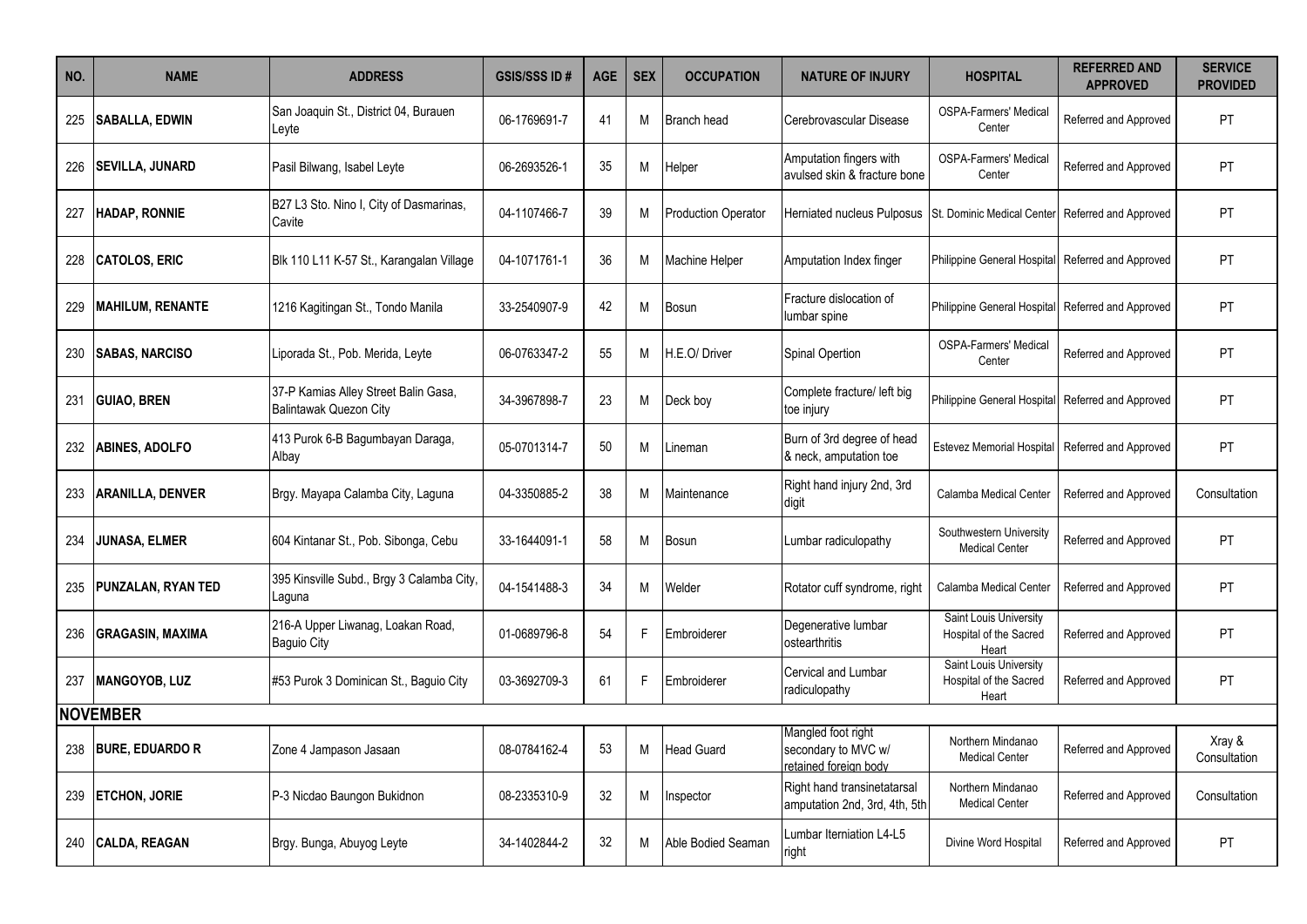| NO. | <b>NAME</b>             | <b>ADDRESS</b>                                                          | <b>GSIS/SSS ID#</b> | <b>AGE</b> | <b>SEX</b> | <b>OCCUPATION</b>                                | <b>NATURE OF INJURY</b>                                                            | <b>HOSPITAL</b>                                           | <b>REFERRED AND</b><br><b>APPROVED</b> | <b>SERVICE</b><br><b>PROVIDED</b> |
|-----|-------------------------|-------------------------------------------------------------------------|---------------------|------------|------------|--------------------------------------------------|------------------------------------------------------------------------------------|-----------------------------------------------------------|----------------------------------------|-----------------------------------|
| 241 | <b>NALUGON, JEANNE</b>  | 282 A.D Curato St. Butuan City                                          | 06-3765281-8        | 25         | F.         | Sales Lady                                       | Complete Transection of<br>anterior tibialis trndon,<br>secondary to incised wound | Manuel J. Santos Hospital                                 | Referred and Approved                  | PT                                |
|     | 242   PERA, DONALD      | #7 St. Joseph St. Payatas Quezon City                                   | 06-2337230-6        | 33         | м          | Able Bodied Seaman                               | Fracture right tibia fibula<br>right leg                                           | Philippine General Hospital                               | Referred and Approved                  | PT                                |
| 243 | EBUENGA, JUNIA          | 53 GranitE Rock Alley, Lower Rock<br>Quarry Baquio City                 | 01-0636962-9        | 60         | F.         | Machine Operator                                 | Avulsion Fracture, Greater<br>Tuberosity right humerus                             | Saint Louis University<br>Hospital of the Sacred<br>Heart | Referred and Approved                  | PT                                |
| 244 | <b>TELLO, TEODORO</b>   | Bangad, Ambuclao, Bokod                                                 | 01-0930512-7        | 47         | М          | Lineman                                          | Amputation of limb at or<br>above the wrist, right                                 | <b>Baquio General Hospital</b><br>and Medical Center      | Referred and Approved                  | Consultation                      |
| 245 | <b>CASTILLO, NELSON</b> | 2098 M. Reyes St. Pio del Pilar, Makati<br>City                         | 03-8758188-6        | 54         | м          | <b>Buson</b>                                     | Injury to left road severe                                                         | Philippine General Hospital                               | Referred and Approved                  | PT                                |
| 246 | <b>RAMOS, JUN</b>       | I6N Cresinte St. BF Homes Phase II.<br>Caloocan City                    | 33-5520713-1        | 40         | M          | <b>Factory Worker</b>                            | Weakness of arm, slight<br>deformity right moderate<br>atrophy                     | Philippine General Hospital                               | Referred and Approved                  | Consultation                      |
| 247 | <b>CASTILLO, ADESIE</b> | Blk 56, Lotn 1 Brgy. 28 kawal, Purok 3<br>Dagat Dagatan, Caloocan City  | 33-5272032-3        | 38         | M          | Purchasing Officer                               | Fractured right hand                                                               | Philippine General Hospital                               | Referred and Approved                  | OT                                |
| 248 | <b>MAYOR, EDGAR</b>     | Kaunlaran, St. Purok 4, Mapulang Lupa,<br>Valenzuela City               |                     | 48         | М          | <b>Machine Maintenance</b>                       | Amputation of left above the<br>wrist                                              | Philippine General Hospital                               | Referred and Approved                  | Consultation                      |
| 249 | <b>EDEM. LINA</b>       | Blk 7. Lot 30 Tower Ville Phase 1B. Santo<br>Cristo, San Jose del Monte | 03-9088025-7        | 49         | м          | Janitres                                         | Neurofovaminal stenosis C2.<br>C4, C6                                              | Philippine General Hospital                               | Referred and Approved                  | Consultation                      |
|     | 250 RAMO, EMILIE        | Kalsapahan, Kaong, Silang Cavite                                        | 34-751515-0         | 20         | F          | <b>BAS</b>                                       | Left hand injury                                                                   | Perpetual Help Hospital                                   | Referred and Approved                  | <b>PT</b>                         |
| 251 | <b>MONSENDO, IMELDA</b> | 2399 Villamarzo St. Kidapawan City                                      | 09-2309602-3        | 46         | F          | Head Admission &<br>records/college<br>registrar | Ruptured achilles tendon                                                           | Kidapawan Doctors<br>Hospitals Inc.                       | Referred and Approved                  | PT                                |
| 252 | <b>ZAMORA, ALBERT</b>   | La Paz, Iloilo City                                                     | 07-2216553-7        | 31         | м          | <b>Machine Operator</b>                          | Fracture, Thumb Left                                                               | St. Paul's Hospital of Iloilo                             | Referred and Approved                  | <b>PT</b>                         |
|     | 253 CALARO, ANNELYN     | 37A, Tampoy II, Marulas, Valenzuela City                                | 34-196193-0         | 34         | F.         | Injection Operator                               | Amputation right thumb,<br>middle ring finger                                      | Philippine General Hospital                               | Referred and Approved                  | 0T                                |
|     | <b>DECEMBER</b>         |                                                                         |                     |            |            |                                                  |                                                                                    |                                                           |                                        |                                   |
| 254 | <b>BUCCAT, JOSE</b>     | #528 Upper Rock Quarry, Baguio City                                     | 01-0716232-0        | 54         | М          | Mechanic                                         | Fracture of other parts of<br>lower leg, left                                      | Baguio General Hospital<br>and Medical Center             | Referred and Approved                  | PT                                |
| 255 | PAYUSAN, RUDYARD        | Phase 1 Tagbalogo, Naawan, Misamis<br>Oriental                          | 08-1082568-2        | 51         | М          | <b>Chief Mate</b>                                | Below Knee Amputation,<br>Right                                                    | Northern Mindanao<br><b>Medical Center</b>                | Referred and Approved                  | PT                                |
| 256 | <b>DEAN. ELMER</b>      | Brgy. Malajog, Tinamb, Calbayog City                                    | 03-5408677-0        | 58         | М          | <b>Meter Reader</b>                              | <b>Stroke</b>                                                                      | St. Camillus Hospital                                     | Referred and Approved                  | PT                                |